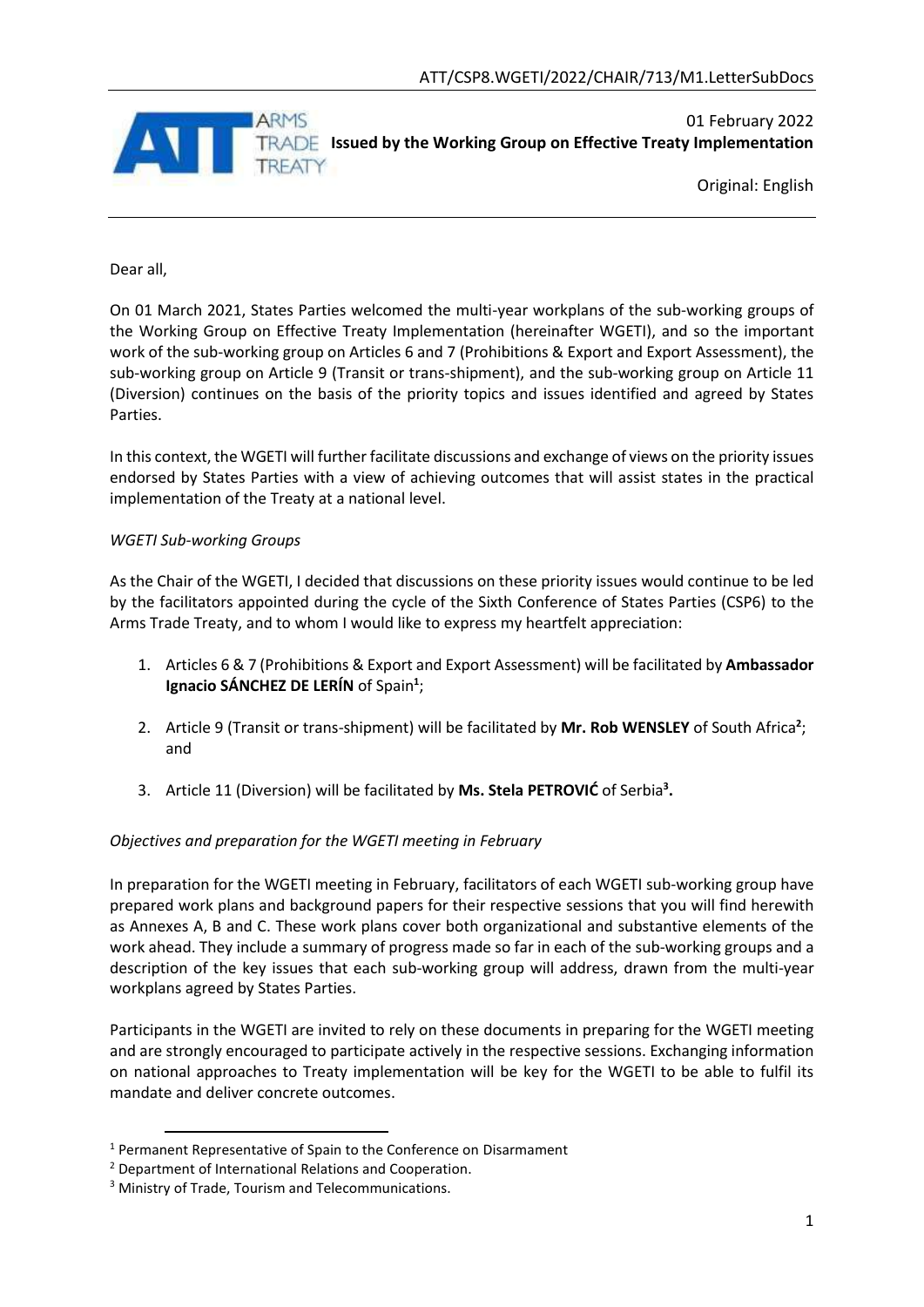## *Programme of Work for the WGETI Sub-working Groups*

The meeting of the WGETI will take place in hybrid format on 15 – 16 February 2022. The WGETI has been given three one-and-a-half hour sessions (four and a half hours) to conduct its meetings, which will be allocated as follows:

|                 | <b>Tuesday</b>                                              | Wednesday                                                 |
|-----------------|-------------------------------------------------------------|-----------------------------------------------------------|
| $13:00 - 14:30$ | <b>WGETI</b><br><b>Sub-working Group</b><br>on Articles 6&7 | <b>WGETI</b><br><b>Sub-working Group</b><br>on Article 11 |
| $14:30 - 16:00$ | <b>WGETI</b><br><b>Sub-working Group</b><br>on Article 9    | WGTU                                                      |

## **Table 1. Schedule of WGETI Sub-working Group Meetings (February 2022)**

I look forward to working closely with all of you in steering our work towards a successful CSP8.

Yours sincerely,

Ambassador Sang-beom LIM

Deputy Permanent Representative Permanent Mission of the Republic of Korea **Chair of the ATT Working Group on Effective Treaty Implementation**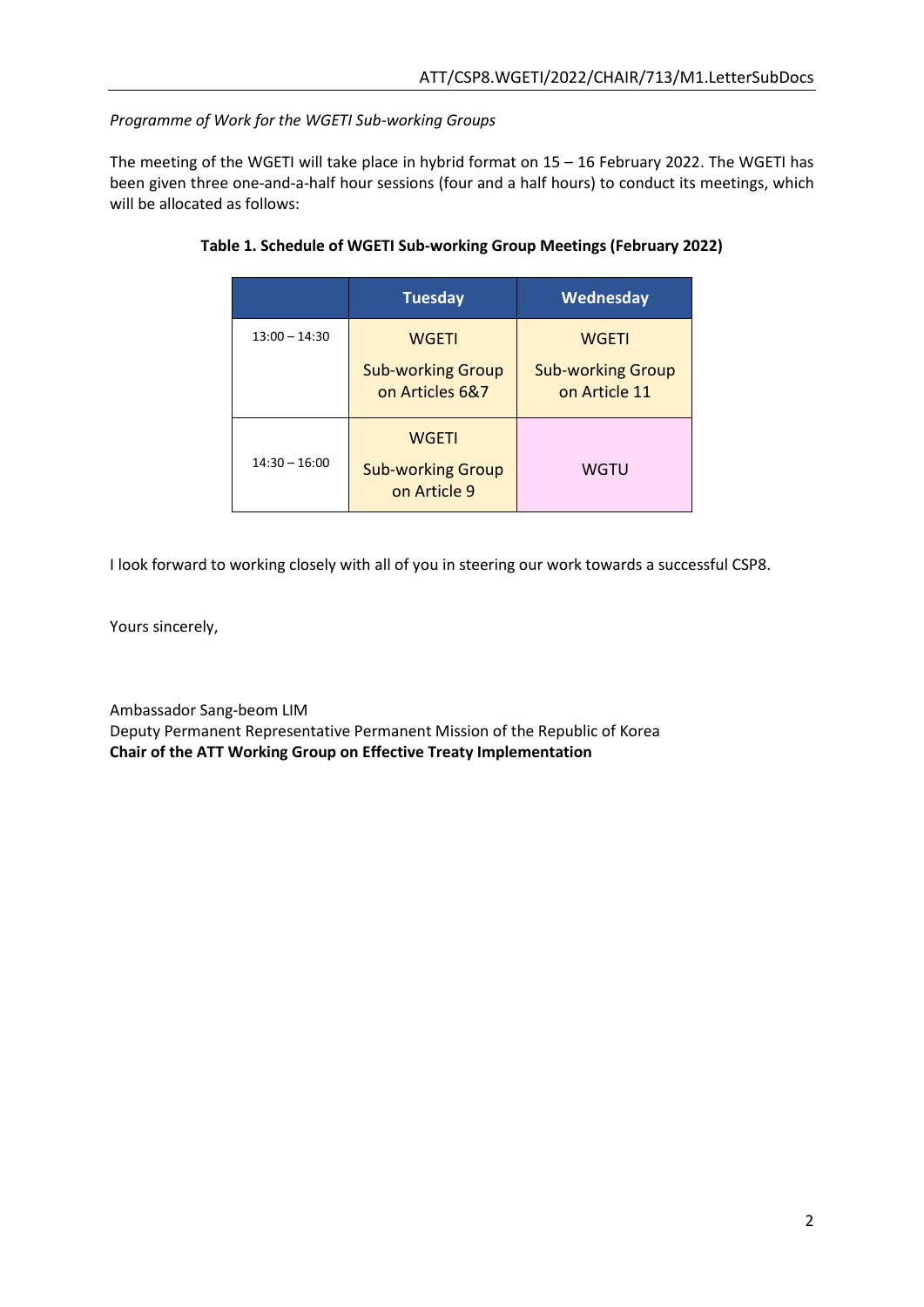# **Table of Contents**

| ATTACHMENT 1. DRAFT AGENDA FOR THE MEETING OF THE SUB-WORKING GROUP ON<br>ARTICLES 6&7 (PROHIBITIONS & EXPORT AND EXPORT ASSESSMENT) (EXTRACT OF MULTI- |
|---------------------------------------------------------------------------------------------------------------------------------------------------------|
| ATTACHMENT 2. ELEMENTS OF A VOLUNTARY GUIDE TO IMPLEMENTING ARTICLES 6 & 7 OF                                                                           |
|                                                                                                                                                         |
| ATTACHMENT 1. DRAFT AGENDA FOR THE MEETING OF THE SUB-WORKING GROUP ON<br>ARTICLE 9 (TRANSIT OR TRANS-SHIPMENT) (EXTRACT OF MULTI-YEAR WORKPLAN) 15     |
| ATTACHMENT 2. BACKGROUND PAPER: MEASURES TO REGULATE THE TRANSIT AND TRANS-                                                                             |
|                                                                                                                                                         |
| ATTACHMENT 1. DRAFT AGENDA FOR THE MEETING OF THE SUB-WORKING GROUP ON<br>ARTICLE 11 (DIVERSION)(EXTRACT OF MULTI-YEAR WORKPLAN) 16 FEBRUARY            |
| ATTACHMENT 2. BACKGROUND PAPER: THE ROLE OF TRANSIT AND TRANSHIPMENT STATES IN                                                                          |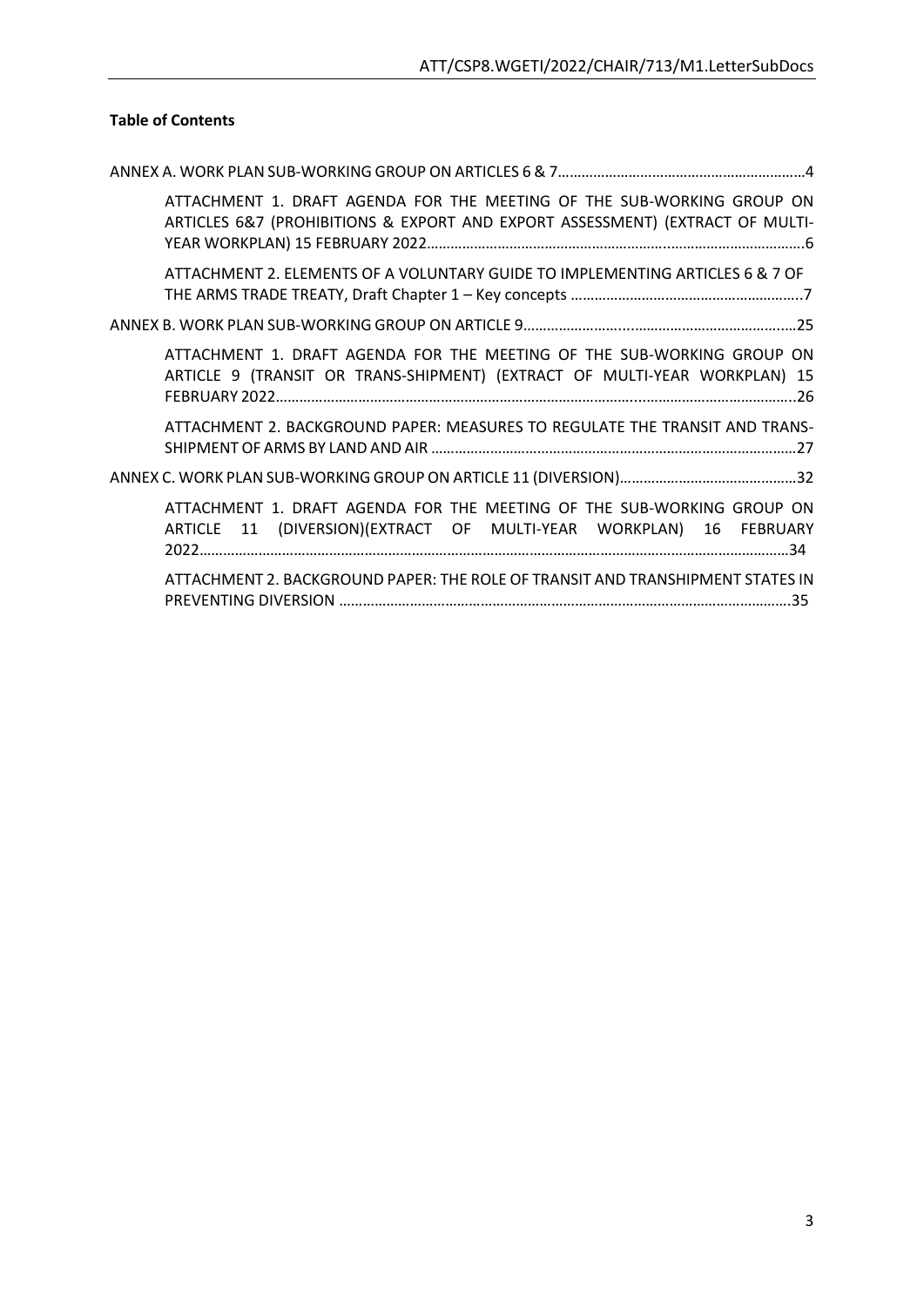## **ANNEX A**

#### **WORK PLAN SUB-WORKING GROUP ON ARTICLES 6 & 7 TUESDAY, 15 FEBRUARY 2022, 13:00-14:30**

## **Introduction**

1. The first Chair of the Working Group on Effective Treaty Implementation (WGETI), Ambassador Sabrina DALLAFIOR of Switzerland, established the Sub-Working Group on Articles 6&7 (Prohibitions & Export and Export Assessment) at the commencement of the preparatory process for the Fourth Conference of States Parties (CSP4) to the Arms Trade Treaty (ATT) in January 2018, and appointed Sweden to facilitate the work of the Sub-working Group in the lead up to CSP4 and CSP5. The Subworking Group made significant progress during its first two years of work, and identified many areas to take forward (see paragraph 22(c) of the Report to the Fifth Conference of States Parties (CSP5) [\(ATT/CSP5/2019/SEC/536/Conf.FinRep.Rev1\)](https://www.thearmstradetreaty.org/hyper-images/file/CSP5%20Final%20Report%20(ATT.CSP5.2019.SEC.536.Con.FinRep.Rev1)%20-%2030%20August%202019%20(final)/CSP5%20Final%20Report%20(ATT.CSP5.2019.SEC.536.Con.FinRep.Rev1)%20-%2030%20August%202019%20(final).pdf) presented by the Chair of the WGETI to CSP5).

2. The previous Chair of the WGETI, Ambassador Jang-keun LEE of the Republic of Korea, appointed Spain, who nominated Ambassador Ignacio SÁNCHEZ DE LERÍN, to facilitate the work of the Sub-working Group on Articles 6&7 at the commencement of the preparatory process for CSP6). The current Chair of the WGETI, Ambassador Sang-beom LIM, re-appointed Ambassador Ignacio SÁNCHEZ DE LERÍN for the CSP7 and CSP8 cycles. The work of the Sub-working Group will build on the work undertaken and progress made during the previous cycles.

## **Summary of progress so far**

3. During its work so far the sub-working group on Articles 6 and 7 has heard several case studies of national practice in this area and has developed a *List of Possible Reference Documents to Be Used by States Parties in Conducting Risk Assessments* under Article 7 that includes existing guidance documents relating to the implementation of Article 7.4 on gender-based violence. The List was welcomed by CSP5 as living document to be reviewed and updated regularly.

4. On the strength of discussions during the CSP5 cycle meetings and progress made between CSP3 and CSP4, the first WGETI Chair concluded that the development of a multi-year work plan pertaining to the work of the sub-working group on Articles 6 and 7 seems warranted, which could notably provide for the further unpacking of the following aspects of Articles 6 and 7: the interpretation States Parties give to key concepts in Article 7 such as 'facilitate', 'serious' and 'overriding risk' and the measures undertaken by States Parties to mitigate risks identified. She also noted that consideration may also be given to the elaboration of elements of a voluntary training guide on gender-based violence (see paragraph 31 of the [Chair's Report](https://www.thearmstradetreaty.org/hyper-images/file/ATT_CSP5_WGETI%20Draft%20Report_EN/ATT_CSP5_WGETI%20Draft%20Report_EN.pdf)).

5. In addition, in the context of the thematic discussion on Gender and Gender Based Violence and the draft decision contained in document ATT/CSP5/2019/PRES/528/Conf.Gender GBV submitted by the CSP5 President, CSP5 decided that the WGETI should consider the following issues in conjunction with other relevant elements to enhance States Parties' ability to implement Articles 6 and 7:

i. Encourage discussion on States' practice in interpreting the language and standards entailed in Article 7(4), including "serious", "facilitate" and "overriding" risk, in order to assist States Parties in considering GBV issues in implementing the Treaty.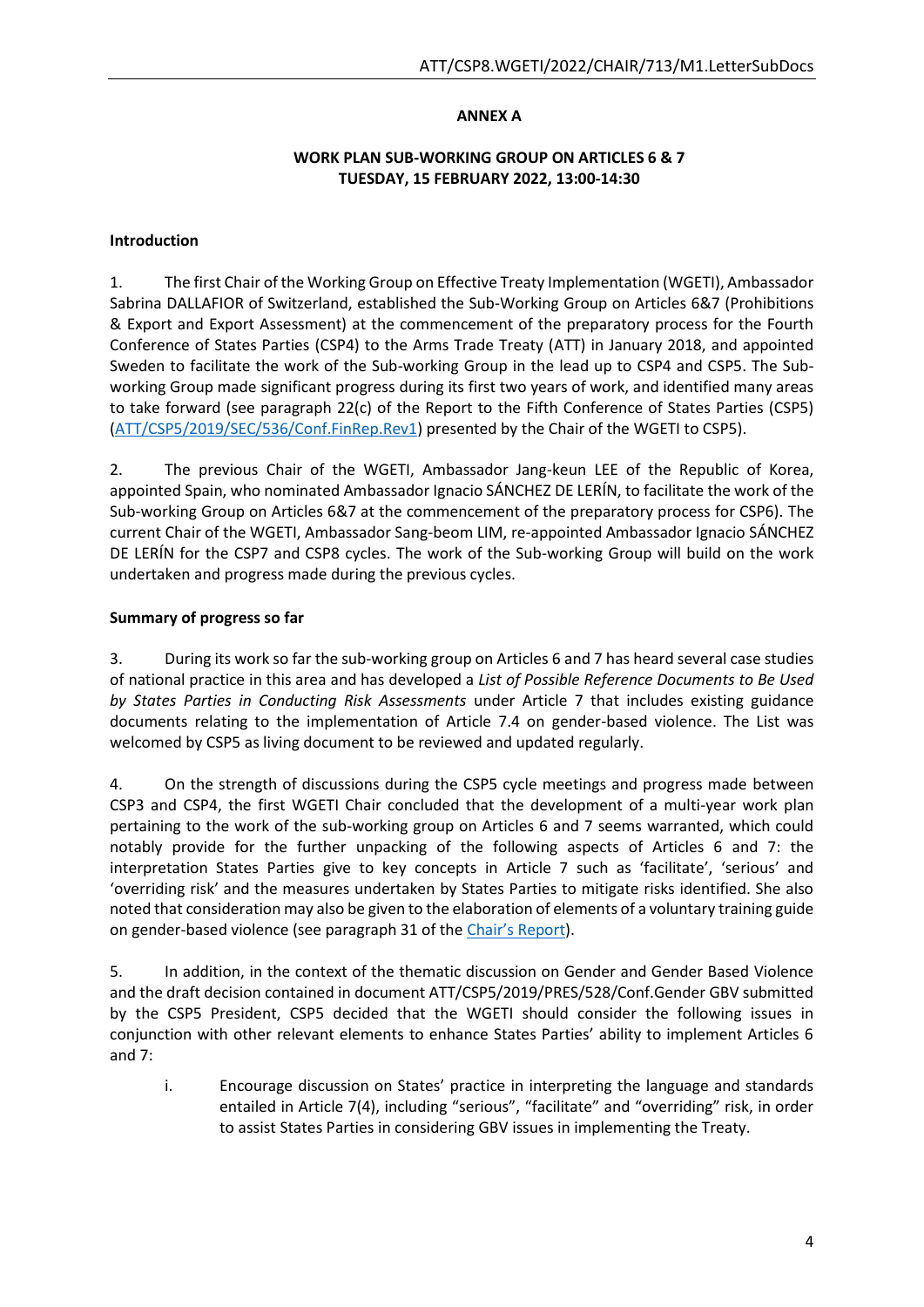- ii. Encourage States Parties to provide information on their national practices relating to "mitigating measures" in the context of Article  $7(4)$ : what these can be and how they are implemented.
- iii. Encourage States Parties to provide information on their national practices in GBV risk assessment in order to facilitate learning between States Parties.
- iv. Elements for a voluntary training guide to assist States Parties on the issues of GBV, including best practices for risk assessment, should be developed with voluntary funding, and with the participation of all stakeholders.

6. Following his appointment to facilitate the work of the Sub-working Group on Articles 6 and 7 at the commencement of the preparatory process for CSP6, Ambassador Ignacio SÁNCHEZ DE LERÍN further developed the multi-year workplan for the sub-working group, prepared a draft outline of a potential voluntary guide to implementing Articles 6&7, and prepared a draft methodology template designed to capture information and input from States Parties on their national practices and approaches to interpreting key concepts. The documents prepared by the facilitator were considered and discussed during the meeting of the Sub-working Group on Articles 6 and 7 on 04 February 2020, and participants were invited to complete the template and submit their inputs regarding national practice to the facilitator, via the ATT Secretariat.

7. The facilitator collated and reviewed all inputs to the methodology template that were received and prepared a summary report of the responses to the methodology template for unpacking key concepts, which he presented during the CSP7 preparatory meeting of the Sub-working Group on Articles 6 and 7 on 26 April 2021.

8. In addition, the multi-year workplan was further refined and was ultimately agreed by States Parties via silence procedure on 01 March 2021 (an extract pertaining to the agenda for the meeting of the sub-working group on 15 February 2022 is included as Attachment 1 to this Annex).

# **The work ahead**

9. In accordance with the multi-year work plan, the facilitator has prepared a list of possible draft elements for Chapter 1 (Key concepts) of the proposed Voluntary Guide to assist States Parties in implementing Articles 6 and 7, derived from the contributions received from States Parties to the methodology template exercise and the views exchanged during the discussions held so far the during the meetings of the WGETI Sub-working Group on Articles 6 and 7 (Attachment 2), and thereafter commence focused discussions on Article 6 obligations as contemplated in the multi-year plan.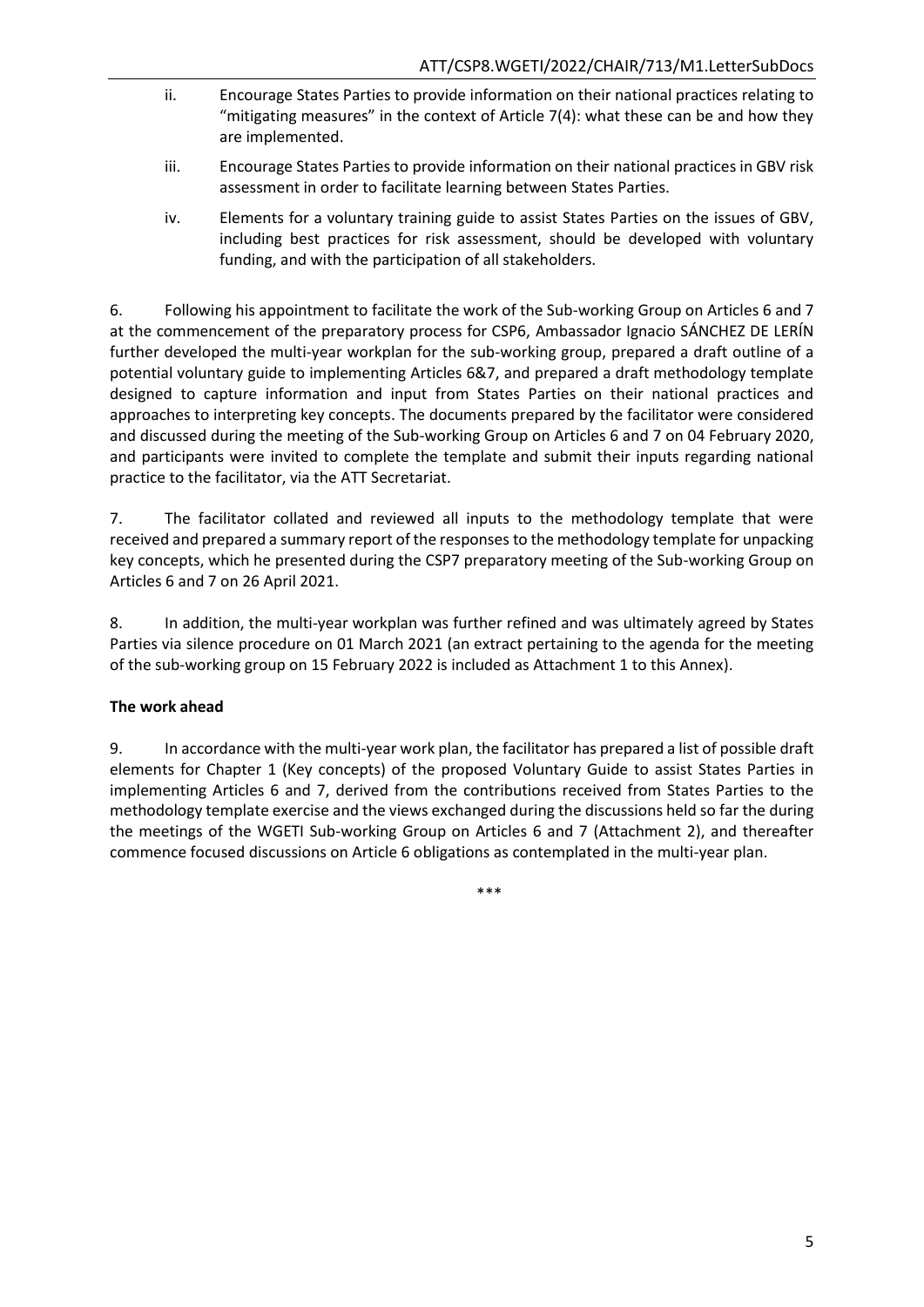## **ATTACHMENT 1**

## **DRAFT AGENDA FOR THE MEETING OF THE SUB-WORKING GROUP ON ARTICLES 6&7 (PROHIBITIONS & EXPORT AND EXPORT ASSESSMENT) (EXTRACT OF MULTI-YEAR WORKPLAN) 15 FEBRUARY 2022**

## **Topic 5: Voluntary Guide – Draft Elements of Chapter 1 (Key concepts)**

*Introduction by facilitator*

*Open discussion*

*The Facilitator will present a list of possible draft elements for Chapter 1 (Key concepts) of the proposed Voluntary Guide to assist States Parties in implementing Articles 6 and 7, derived from the contributions received from States Parties to the methodology template exercise and the views exchanged during the discussions held so far the during the meetings of the WGETI Sub-working Group on Articles 6 and 7. Participants will have the opportunity to review and comment on the draft elements.*

## **Topic 6: Scope of Article 6**

*This discussion will explore the obligations in Article 6, and participants will exchange views on the following issues:*

*Article 6: What does 'shall not authorize any transfer' entail in the context of Article 6? Article 6(1): What 'obligations under measures adopted by the United Nations Security Council' are covered under Article 6(1)?*

*Article 6(2): What 'international obligations under international agreements' are 'relevant' under Article 6(2)?*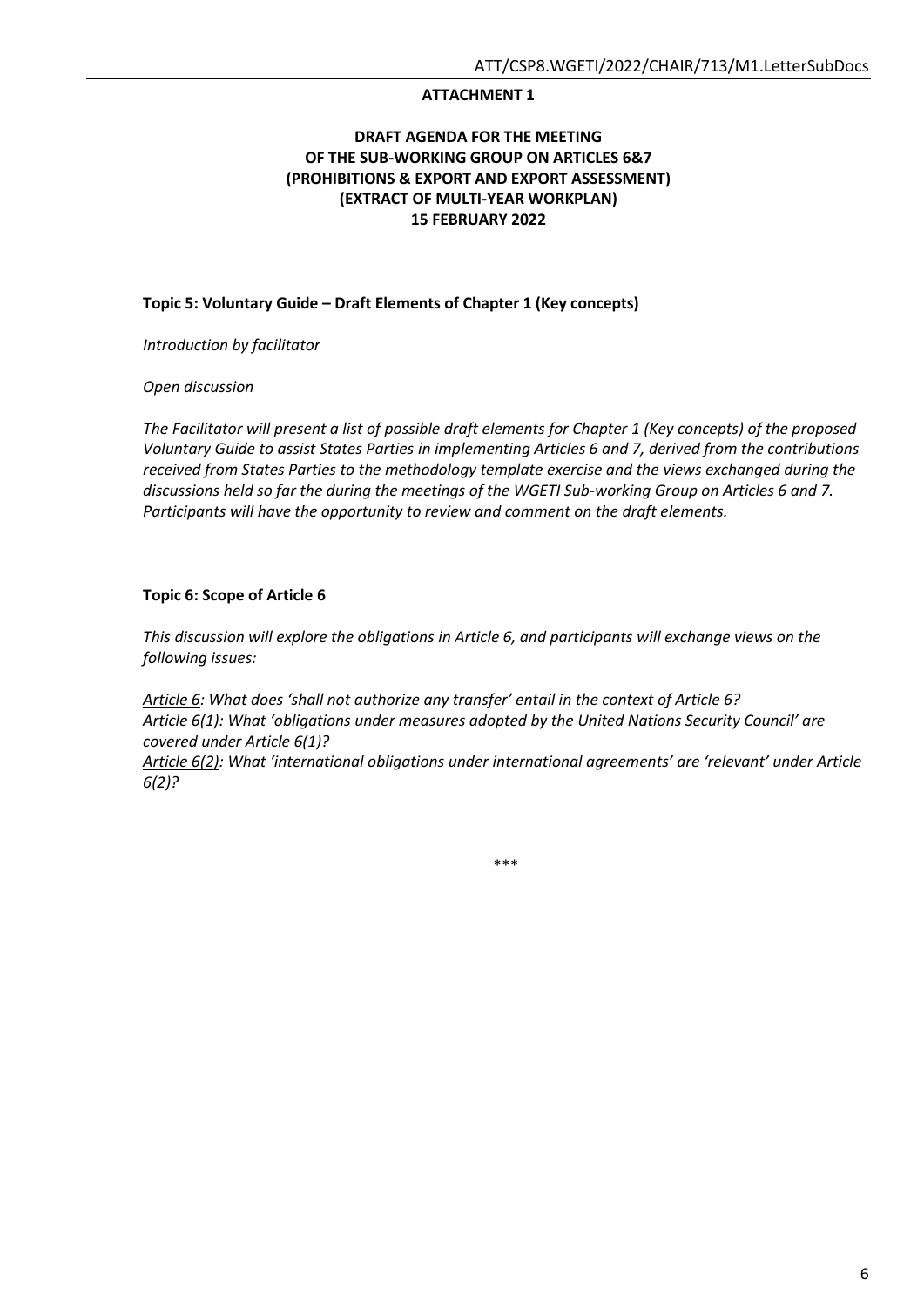# **ATTACHMENT 2**

**ELEMENTS OF A VOLUNTARY GUIDE TO IMPLEMENTING ARTICLES 6 & 7 OF THE ARMS TRADE TREATY Draft Chapter 1 – Key concepts**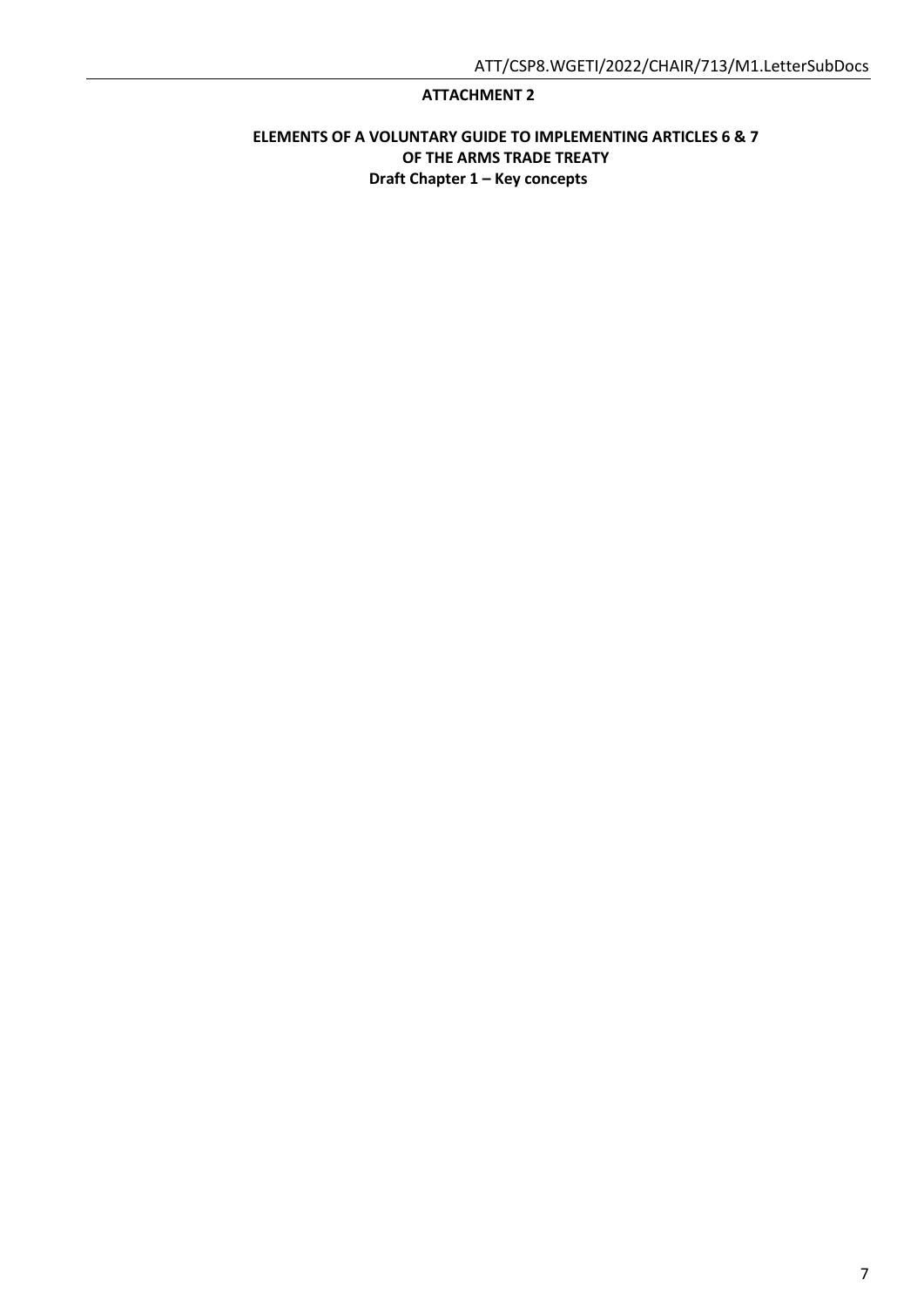

Original: English

# **ELEMENTS OF A VOLUNTARY GUIDE TO IMPLEMENTING ARTICLES 6 & 7 OF THE ARMS TRADE TREATY**

**Draft Chapter 1 – Key concepts**

# **Contents**

| "serious acts of gender-based violence or serious acts of violence against women and children" |  |
|------------------------------------------------------------------------------------------------|--|
|                                                                                                |  |
|                                                                                                |  |
|                                                                                                |  |
|                                                                                                |  |
| ANNEX A. PROVISIONS OF THE GENEVA CONVENTIONS AND THE ROME STATUTE THAT DEFINE                 |  |
| /ARE RELEVANT TO 'SERIOUS VIOLATIONS OF INTERNATIONAL HUMANITARIAN LAW' 18                     |  |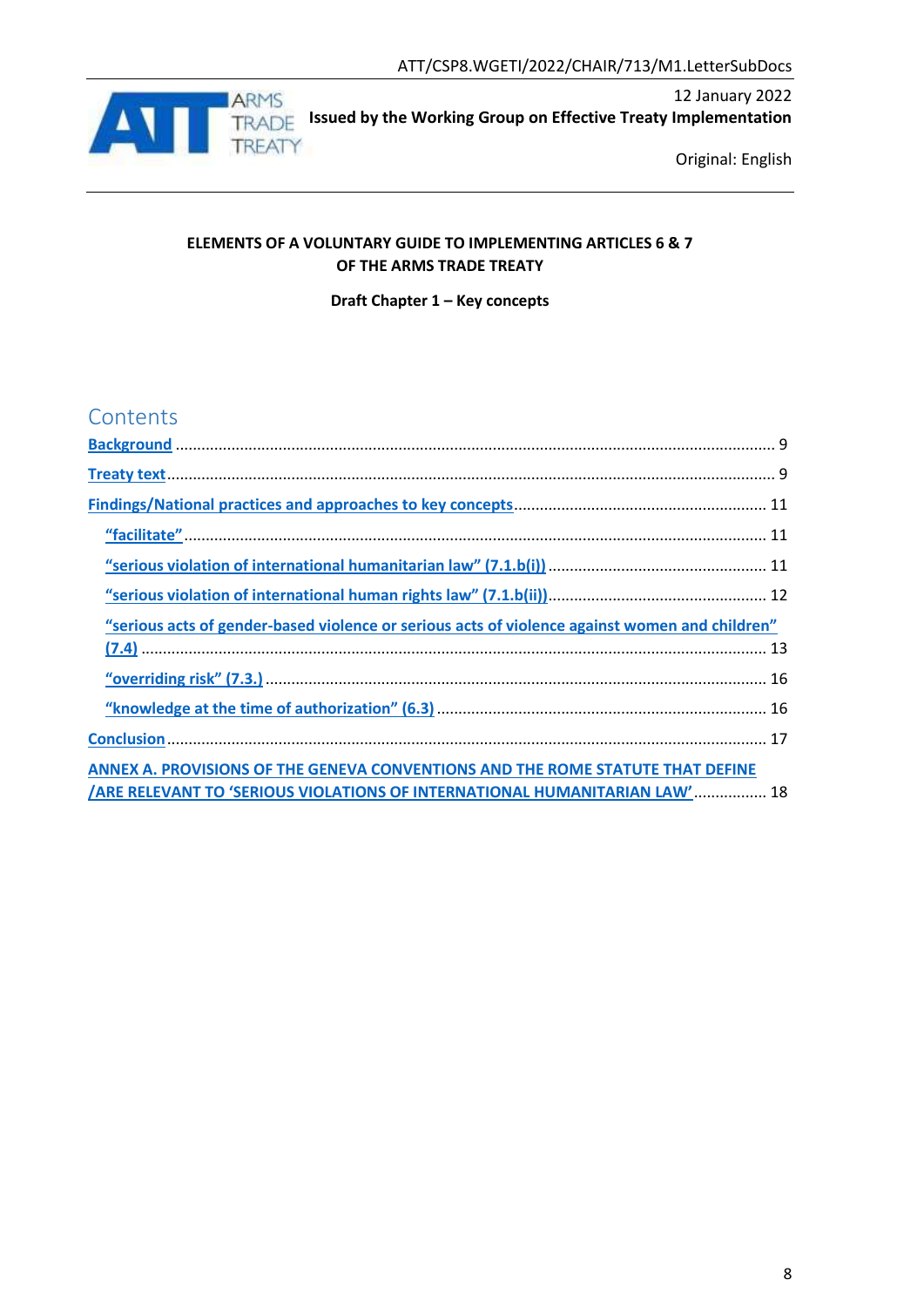## <span id="page-8-0"></span>**Background**

1. On 17 February 2020, the Facilitator of the ATT Working Group on Effective Treaty Implementation (WGETI) Sub-working Group on Articles 6&7, Ambassador Ignacio SÁNCHEZ DE LERÍN of Spain, circulated a *Methodology Template for Unpacking Key Concepts in Articles 6&7 of the Arms Trade Treaty* to all ATT States Parties, and invited them to complete the template on a voluntary basis by inserting an explanation of their approach to the interpretation of each concept listed in the template.

2. The aim of the exercise was to provide a picture of how States Parties approach the implementation of the Treaty and to give an overview of national practices with respect to the interpretation of key concepts in Articles 6&7. It was hoped that this, in turn, may help States Parties that are in the process of establishing their export control systems in accordance with their ATT commitments, to identify options for approaching the interpretation and application of these concepts in their national practice.

3. The inputs received during the exercise are summarized in this chapter, and references made to legal instruments and concepts by respondents have been elaborated to give readers a fuller picture and better understanding of some of the jurisprudence and ongoing legal discussions which surround some of these key concepts. These key concepts are further explored in more detail in the relevant chapters of this Voluntary Guide.

## <span id="page-8-1"></span>**Treaty text**

4. The text of Articles 6 and 7 is included below to help readers/users situate the key concepts in the context in which they appear in the Treaty. The key concepts that are examined in this chapter are highlighted in the text.

## *ARTICLE 6 – PROHIBITIONS*

- *1. A State Party shall not authorize any transfer of conventional arms covered under Article 2 (1) or of items covered under Article 3 or Article 4, if the transfer 5 would violate its obligations under measures adopted by the United Nations Security Council acting under Chapter VII of the Charter of the United Nations, in particular arms embargoes.*
- *2. A State Party shall not authorize any transfer of conventional arms covered under Article 2 (1) or of items covered under Article 3 or Article 4, if the transfer would violate its relevant international obligations under international agreements to which it is a Party, in particular those relating to the transfer of, or illicit trafficking in, conventional arms.*
- *3. A State Party shall not authorize any transfer of conventional arms covered under Article 2 (1) or of items covered under Article 3 or Article 4, if it has knowledge at the time of authorization that the arms or items would be used in the commission of genocide, crimes against humanity, grave breaches of the Geneva Conventions of 1949, attacks directed against civilian objects or civilians protected as such, or other war crimes as defined by international agreements to which it is a Party.*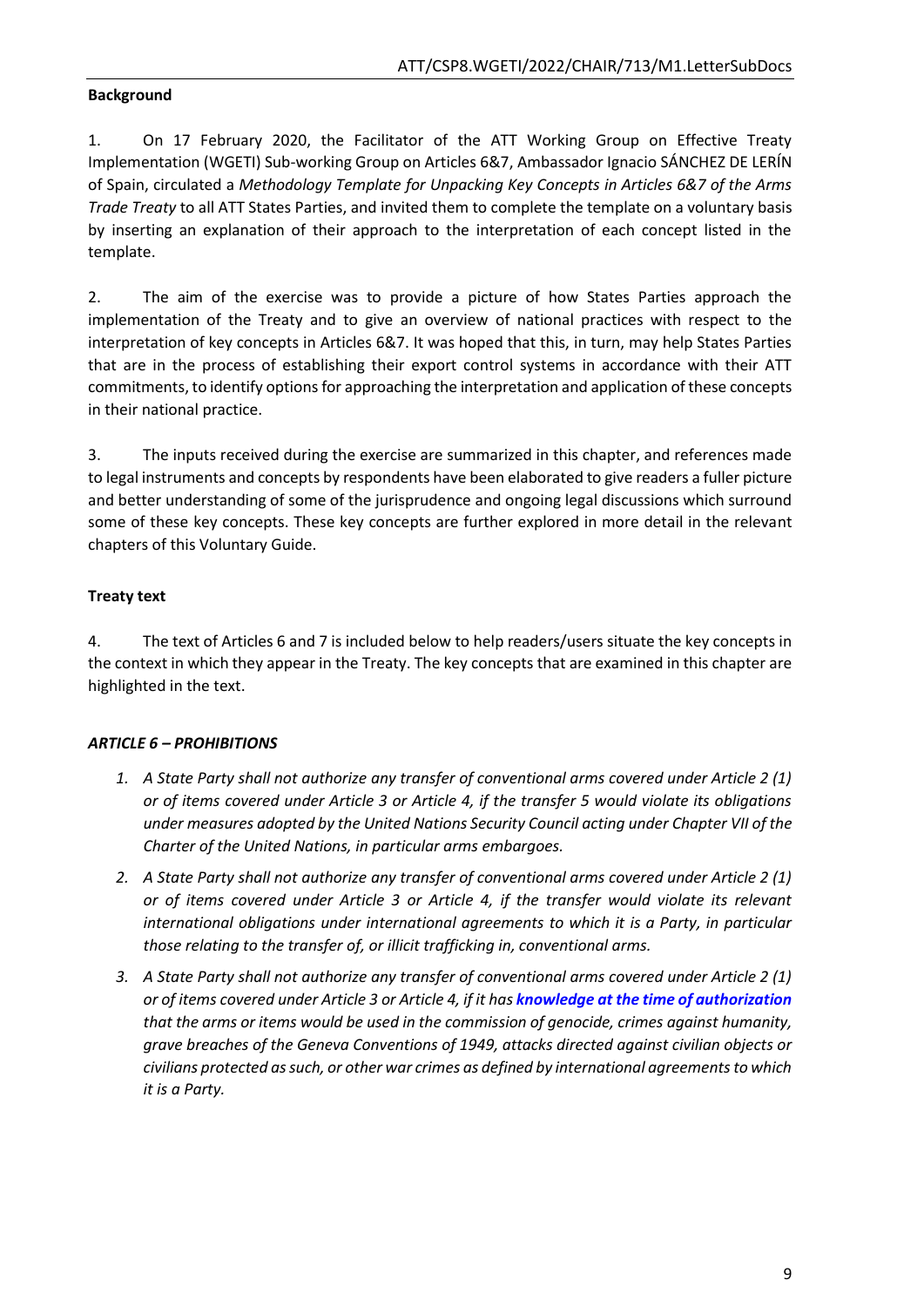#### *ARTICLE 7 – EXPORT AND EXPORT ASSESSMENT*

- *1. If the export is not prohibited under Article 6, each exporting State Party, prior to authorization of the export of conventional arms covered under Article 2 (1) or of items covered under Article 3 or Article 4, under its jurisdiction and pursuant to its national control system, shall, in an objective and non-discriminatory manner, taking into account relevant factors, including information provided by the importing State in accordance with Article 8 (1), assess the potential that the conventional arms or items:*
	- *a. would contribute to or undermine peace and security;*
	- *b. could be used to:*
		- *i. commit or facilitate a serious violation of international humanitarian law;*
		- *ii. commit or <i>facilitate* a serious violation of international human rights law;
		- iii. commit or *facilitate* an act constituting an offence under international *conventions or protocols relating to terrorism to which the exporting State is a Party; or*
		- *iv. commit or facilitate an act constituting an offence under international conventions or protocols relating to transnational organized crime to which the exporting State is a Party.*
- *2. The exporting State Party shall also consider whether there are measures that could be undertaken to mitigate risks identified in (a) or (b) in paragraph 1, such as confidence-building measures or jointly developed and agreed programmes by the exporting and importing States.*
- *3. If, after conducting this assessment and considering available mitigating measures, the exporting State Party determines that there is an overriding risk of any of the negative consequences in paragraph 1, the exporting State Party shall not authorize the export.*
- *4. The exporting State Party, in making this assessment, shall take into account the risk of the conventional arms covered under Article 2 (1) or of the items covered under Article 3 or Article 4 being used to commit or facilitate serious acts of gender-based violence or serious acts of violence against women and children.*
- *5. Each exporting State Party shall take measures to ensure that all authorizations for the export of conventional arms covered under Article 2 (1) or of items covered under Article 3 or Article 4 are detailed and issued prior to the export.*
- *6. Each exporting State Party shall make available appropriate information about the authorization in question, upon request, to the importing State Party and to the transit or transshipment States Parties, subject to its national laws, practices or policies.*
- *7. If, after an authorization has been granted, an exporting State Party becomes aware of new relevant information, it is encouraged to reassess the authorization after consultations, if appropriate, with the importing State.*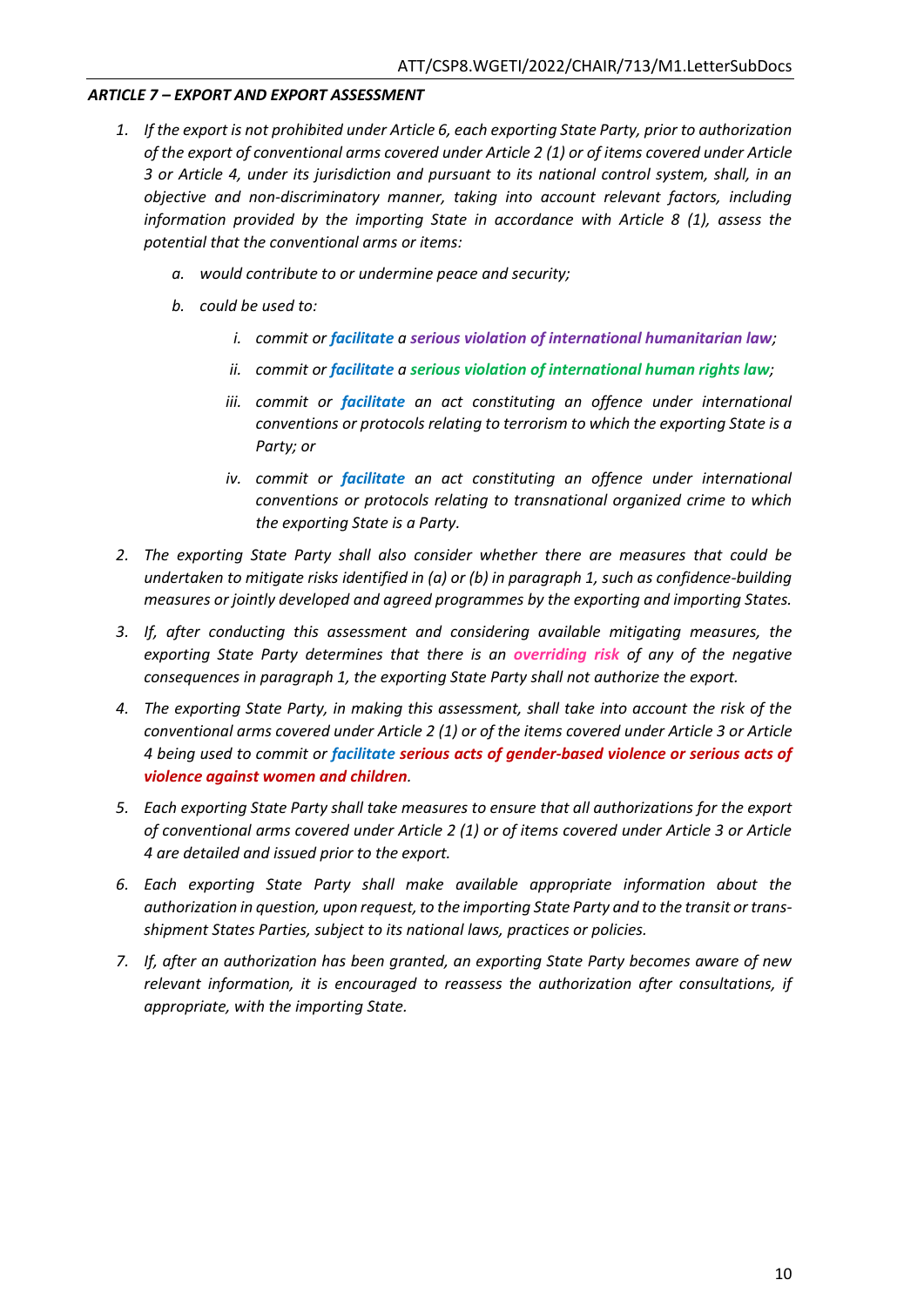#### <span id="page-10-0"></span>**Findings/National practices and approaches to key concepts**

5. The inputs received during the exercise are summarized below. Notably, in addition to what is reflected below, as a general comment, most respondent States indicated that they approach the interpretation of each of the key concepts on a 'case-by-case' basis.

## <span id="page-10-1"></span>**"facilitate"**

 $\overline{a}$ 

6. The term 'facilitate' is used in Articles  $7(1)(b)(i) - (iv)$  and  $7(4)$  as part of the obligation on the part of States Parties to assess whether conventional arms or items 'could be used commit or facilitate' one or more of the negative consequences listed.

7. In describing what they consider when assessing whether conventional arms or items could be used to 'facilitate' one or more of the negative consequences listed in Article 7, some respondent States indicated that they consider one or more of the following:

- if the fact that weapons are more easily available enables violations
- if weapons could be used to commit IHL violations
- $\rule{1em}{0.15mm}$  if available weapons make a significant contribution<sup>4</sup> to violations
- the capacity of the weapons to enable or contribute to violations, even if not directly used in the commission of the act
- if available weapons assist in bringing about a negative outcome
- whether [the presence of ]weapons make[s] a violation easier, including through intimidation.

8. One State referred to Article  $25(3)(c)^5$  of the Rome Statute of the International Criminal Court (the Article on individual criminal responsibility).

## <span id="page-10-2"></span>**"serious violation of international humanitarian law" (7.1.b(i))**

9. The phrase 'serious violation of international humanitarian law' is used in Article 7(1)(b)(i) and is the first criteria or negative consequence States Parties must consider and apply when conducting a risk assessment prior to authorizing an export.

10. In describing what they consider when assessing whether conventional arms or items could be used to commit or facilitate a 'serious violation of international humanitarian law', most respondent States specified that they consider 'serious violations of international law' to cover:

 grave breaches as specified under the four Geneva Conventions of 1949 (Articles 50, 51, 130, 147 of Conventions I, II, III and IV respectively);

<sup>4</sup> The use of the phrase 'significant contribution' is a reference to the International Law Commission's (ILC) Commentary to Article 16 (Aid or assistance in the commission of an internationally wrongful act) of the *Draft Articles on State Responsibility*, in which the ILC makes it clear that for a State to be held internationally responsible for aiding and assisting another State in the commission of an internationally wrongful act, 'There is no requirement that the aid or assistance should have been essential to the performance of the internationally wrongful act; it is sufficient if it *contributed significantly* to that act' (emphasis added)(Draft Articles on State Responsibility, commentary, 2001, UN doc. A/56/10 (ILC Commentary), Commentary to Article 16, para. 5).

<sup>5</sup> Article 25(3)(c) stipulates: 'For the purpose of facilitating the commission of such a crime, aids, abets or otherwise assists in its commission or its attempted commission, including providing the means for its commission'.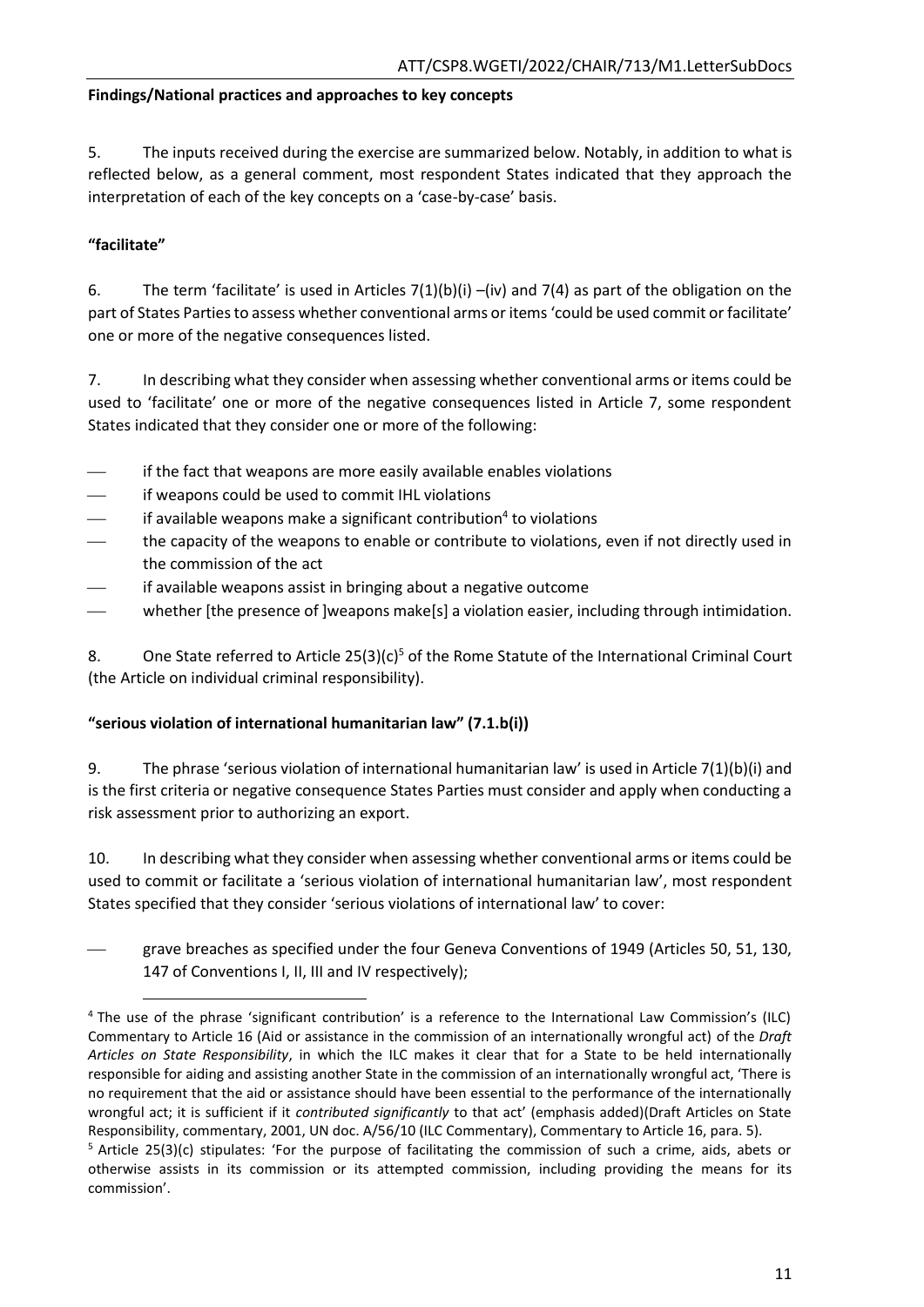- $\hspace{1cm}$  grave breaches as specified under Additional Protocol I of 1977<sup>6</sup> (Articles 11 and 85);
- war crimes as specified under Article 8 of the Rome Statute of the International Criminal Court; and
- other war crimes in international and non-international armed conflicts in customary international humanitarian law.

11. The relevant provisions of the Geneva Conventions, Additional Protocol I and the Rome Statute are included in Annex 1 to this Chapter.

12. Respondent States either referred to the Geneva Conventions and/or the Rome Statute directly or indirectly by indicating that their national implementation of this provision as well as their national approach of the interpretation of their "key concepts" is guided by the *[User's Guide to Council](https://www.consilium.europa.eu/media/40659/st12189-en19.pdf)  [Common Position 2008/944/CFSP defining common rules governing the control of exports of military](https://www.consilium.europa.eu/media/40659/st12189-en19.pdf)  [technology and equipment](https://www.consilium.europa.eu/media/40659/st12189-en19.pdf)* (*EU Users' Guide)* as amended by Council Decision (CFSP) 2019/1560<sup>7</sup> (see paragraph 2.11)

13. One or more respondents also indicated that they consider whether a violation takes on a 'serious' nature because of its systematic repetition or the circumstances, and another indicated that it considers reports on the importing State's respect for international humanitarian law and the nature, scale, and effect of any previous violations by that State.

## <span id="page-11-0"></span>**"serious violation of international human rights law" (7.1.b(ii))**

14. The phrase 'serious violation of international human rights law' is used in Article 7(1)(b)(ii) and is the second criteria or negative consequence States Parties must consider and apply when conducting a risk assessment prior to authorizing an export.

15. In describing how they approach their interpretation of the phrase 'serious violation of international human rights law', respondent States provided information on the following elements of the concept:

## *International human rights law*

 $\overline{a}$ 

16. Respondent States gave numerous examples of the international instruments they are party to and rely on as a source of human rights law, including:

- Covenant on Economic, Social and Cultural Rights (1966)
- Convention on the Elimination of All Forms of Discrimination against Women (1979)
- Convention against Torture and Other Cruel, Inhuman or Degrading Treatment or Punishment (1984), Convention on the Rights of the Child (1989)
- Convention on the Rights of Persons with Disabilities (2006)
- Convention on the Prevention and Punishment of the Crime of Genocide (1948)
- Convention for the Suppression of the Traffic in Persons and of the Exploitation of the Prostitution of Others (1949)

<sup>6</sup> Protocol Additional to the Geneva Conventions of 12 August 1949, and relating to the Protection of Victims of International Armed Conflicts (Protocol I), 8 June 1977.

 $7$  The User's guide was revised in 2019 in particular to take into account the provisions of the Arms Trade Treaty to which all EU member states are parties.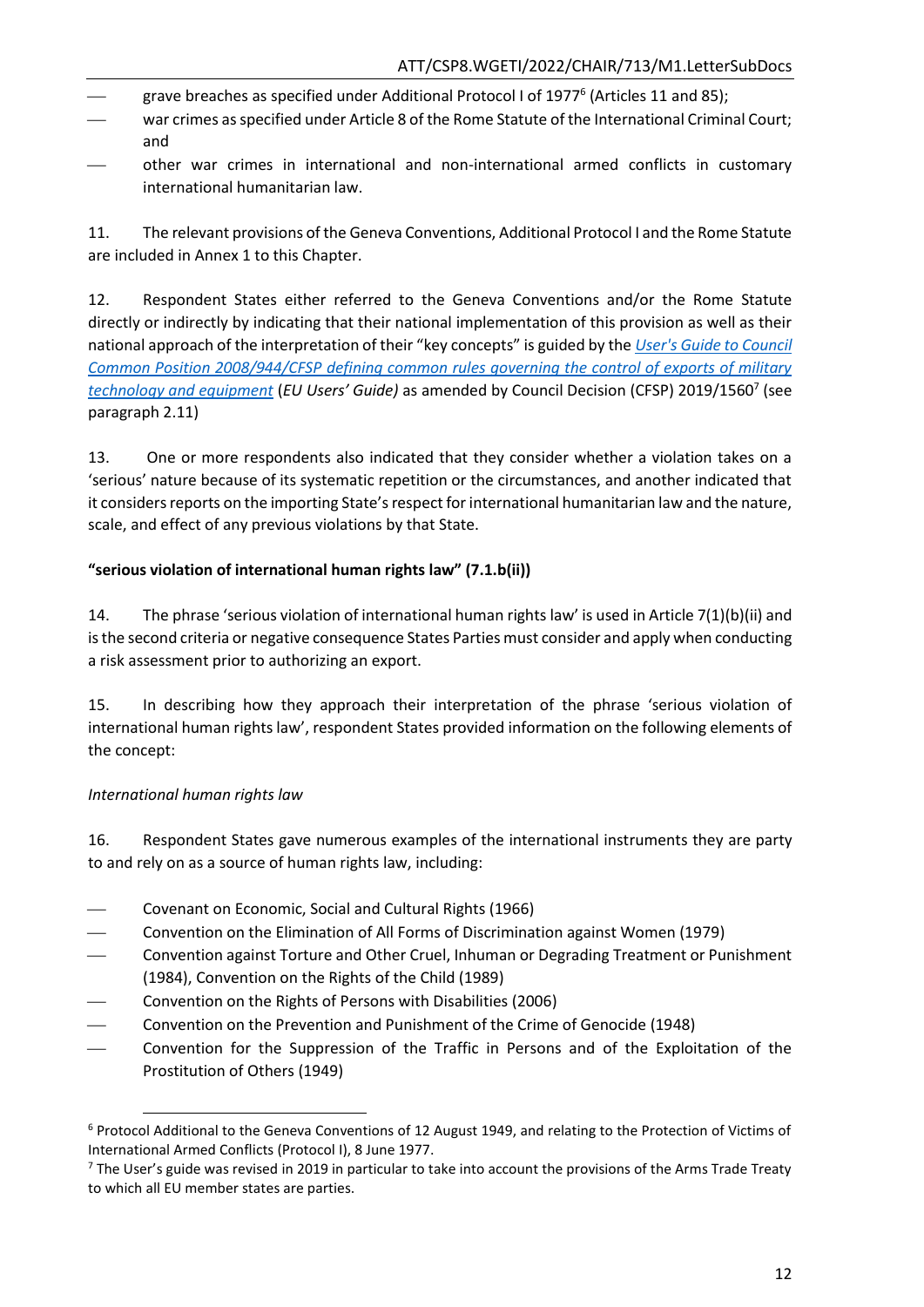Convention relating to the Status of Refugees (1951)

## *Seriousness*

17. Several States noted that violations of the peremptory rules of public international law (*jus cogens*) <sup>8</sup> are considered a 'serious' violations of internationally recognized human rights, while noting that for human rights that do not belong to this narrow circle of peremptory norms of international law, the threshold to consider a violation as 'serious' is likely to be higher. Only a few States gave examples of the human rights they consider to be *jus cogens*:

- Prohibition on torture or to cruel, inhuman or degrading treatment or punishment<sup>9</sup>
- Prohibition on slavery<sup>10</sup>
- Enforced disappearances
- Summary or arbitrary executions
- 18. Others noted that violations may be 'serious' violations based on their nature and effects, such as:
- Violations of the right to life<sup>11</sup>, including murder and massacre, and extrajudicial and summary executions
- Arbitrary arrest and detention $12$
- Excessive use of force by law-enforcement officials
- Rape and other sexual violence

19. Several respondent States noted that they approach the concept of 'serious violation of international human rights law' in accordance with the *EU User's Guide* (see paragraph 2.6).

## <span id="page-12-0"></span>**"serious acts of gender-based violence or serious acts of violence against women and children" (7.4)**

20. The phrase 'serious acts of gender-based violence or serious acts of violence against women and children' is used in Article 7(4) and is another risk States Parties must consider when conducting a risk assessment prior to authorizing an export.

21. In describing how they approach their interpretation of the phrase 'serious acts of genderbased violence or serious acts of violence against women and children', respondent States provided information on the following elements of the concept:

## *Seriousness*

 $\overline{a}$ 

<sup>8</sup> The International Law Commission has defined a peremptory norm of general international law (*jus cogens*) as 'a norm accepted and recognized by the international community of States as a whole as a norm from which no derogation is permitted and which can be modified only by a subsequent norm of general international law having the same character' ([Report of the International Law Commission,](https://legal.un.org/ilc/reports/2019/english/chp5.pdf) (A/74/10), Chapter V, paragraph 56, Conclusion 2).

<sup>&</sup>lt;sup>9</sup> (International Covenant on Civil and Political Rights (ICCPR), art. 7; European Convention for the Protection of Human Rights and Fundamental Freedoms (ECHR), art. 3, American Convention on Human Rights (ACHR), art. 5.) <sup>10</sup> (ICCPR, art. 8; ECHR, 64, art. 4; ACHR, art. 6.)

 $11$  (ICCPR, art. 6)

<sup>12</sup> (ICCPR, art. 9; ECHR, 64, art. 5; ACHR, art. 7.)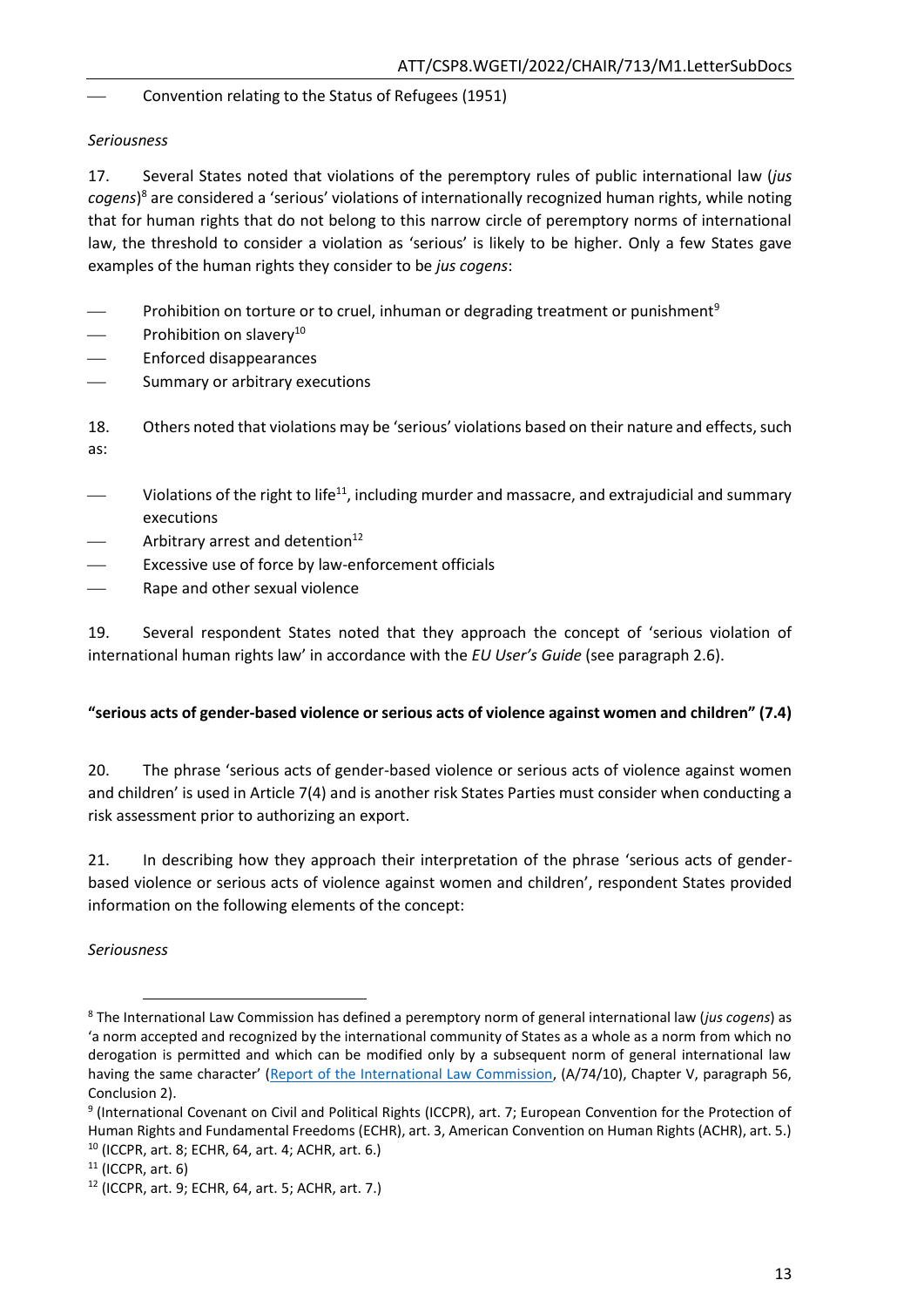22. Some respondent States noted that there is an overlap between Articles 7(1)(b)(i) and (ii), and Article 7(4), such that acts of gender-based violence and violence against women and children appear to be covered by article 7 paragraphs  $(1)(b)(i)$  and (ii). Accordingly, they are of the view that the threshold of 'seriousness' will be the same. Some States referred to the *EU User's Guide* on this point (see paragraph 2.12).

23. Others indicated that whether specific acts qualify as 'serious' should be determined both qualitatively and quantitatively by both the gravity of the violation (its character) and the manner of its commission (the extent of harm to victims, which need not be systematic or widespread). *Gender-based violence*

24. Many respondent States indicated that they interpret 'gender-based violence' to mean violence directed against a person on the basis of gender<sup>13</sup> or sex, including acts that can inflict physical, mental or sexual harm or suffering, threats of such acts, coercion and deprivations of liberty. This definition is/appears to be derived from the interpretation given by the Committee on the Convention on the Elimination of All Forms of Discrimination Against Women (CEDAW). [General](https://tbinternet.ohchr.org/Treaties/CEDAW/Shared%20Documents/1_Global/INT_CEDAW_GEC_3731_E.pdf)  [Recommendation 19](https://tbinternet.ohchr.org/Treaties/CEDAW/Shared%20Documents/1_Global/INT_CEDAW_GEC_3731_E.pdf) of the CEDAW Committee of 1992 interpreted the term 'discrimination' in Article 1 of the Convention as including gender-based violence, that is 'violence that is directed against a woman because she is a woman or that affects women disproportionately. It includes acts that inflict physical, mental or sexual harm or suffering, threats of such acts, coercion and other deprivations of liberty'.

25. One State Party responded that it considers the International Criminal Court's Office of the Prosecutor's position in its [Policy Paper on Sexual and Gender-Based Crimes](https://www.icc-cpi.int/iccdocs/otp/policy_paper_on_sexual_and_gender-based_crimes-20_june_2014-eng.pdf), which defines "Genderbased crimes"<sup>14</sup> as 'those committed against persons, whether male or female, because of their sex and/or socially constructed gender roles'. 15

## *Violence against women*

 $\overline{a}$ 

26. In addition to CEDAW, some States referred to specific international and/or regional instruments they perceive as relevant to the interpretation of the phrase 'serious acts of violence against women', including:

The Declaration on the Elimination of Violence against Women<sup>16</sup>

 The Inter-American Convention on the Prevention, Punishment, and Eradication of Violence against Women (Convention of Belém do Pará)<sup>17</sup>

27. The definition of 'violence against women' enshrined in the Declaration on the Elimination of Violence against Women is included in Box 1 below.

<sup>&</sup>lt;sup>13</sup> Some broadened this to 'gender identity, gender expression or perceived gender'.

<sup>14</sup> Not necessarily sexual *violence,* but also non-sexual attacks.

<sup>&</sup>lt;sup>15</sup> The Paper sought to give a broader interpretation to the definition of 'gender' than Article 7(3) of the Rome Stature of the ICC, which stipulates: 'For the purpose of this Statute, it is understood that the term "gender" refers to the two sexes, male and female, within the context of society. The term "gender" does not indicate any meaning different from the above.'

<sup>&</sup>lt;sup>16</sup> Proclaimed by General Assembly resolution 48/104 of 20 December 1993.

 $17$  Article 1 of the Convention stipulates: 'For the purposes of this Convention, violence against women shall be understood as any act or conduct, based on gender, which causes death or physical, sexual or psychological harm or suffering to women, whether in the public or the private sphere'.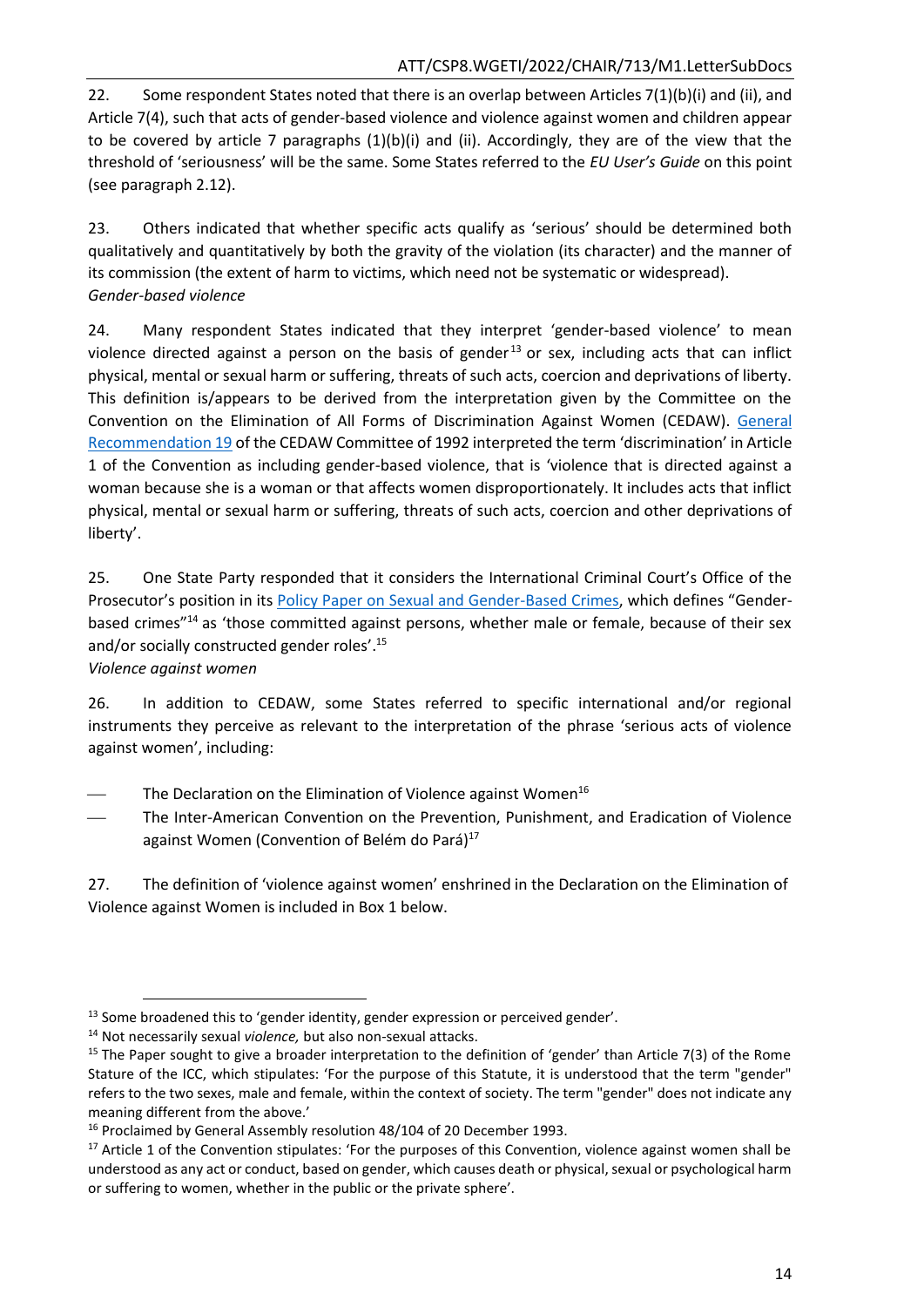## **Box 1. 'Violence against women' (***Declaration on the Elimination of Violence against Women***)**

## *Article 1*

For the purposes of this Declaration, the term "violence against women" means any act of genderbased violence that results in, or is likely to result in, physical, sexual or psychological harm or suffering to women, including threats of such acts, coercion or arbitrary deprivation of liberty, whether occurring in public or in private life.

## *Article 2*

Violence against women shall be understood to encompass, but not be limited to, the following:

(a) Physical, sexual and psychological violence occurring in the family, including battering, sexual abuse of female children in the household, dowry-related violence, marital rape, female genital mutilation and other traditional practices harmful to women, non-spousal violence and violence related to exploitation;

(b) Physical, sexual and psychological violence occurring within the general community, including rape, sexual abuse, sexual harassment and intimidation at work, in educational institutions and elsewhere, trafficking in women and forced prostitution;

(c) Physical, sexual and psychological violence perpetrated or condoned by the State, wherever it occurs.

## *Violence against children*

 $\overline{a}$ 

28. Some States referred to specific international and/or regional instruments they perceive as relevant to the interpretation of the phrase 'serious acts of violence against … children', namely:

The Convention on the Rights of the Child<sup>18</sup>

 Optional Protocol to the Convention on the Rights of the Child on the involvement of children in armed conflict

29. The definition of 'violence' in the context of the Convention on the Rights of the Child given by the Committee on the Rights of the Child is included in Box 2.

## **Box 2. 'Violence against children' (***Committee on the Rights of the Child***)**

**Definition of violence.** For the purposes of the present general comment, "violence" is understood to mean "all forms of physical or mental violence, injury or abuse, neglect or negligent treatment, maltreatment or exploitation, including sexual abuse" as listed in article 19, paragraph 1, of the Convention. The term violence has been chosen here to represent all forms of harm to children as listed in article 19, paragraph 1, in conformity with the terminology used in the 2006 United Nations study on violence against children, although the other terms used to describe types of harm (injury, abuse, neglect or negligent treatment, maltreatment and exploitation) carry equal weight. In common parlance the term violence is often understood to mean only physical harm and/or intentional harm. However, the Committee emphasizes most strongly that the choice of the term violence in the present general comment must not be interpreted in any way to minimize the impact of, and need to address,

 $18$  Article 19(1) of the Convention stipulates: 'States Parties shall take all appropriate legislative, administrative, social and educational measures to protect the child from all forms of physical or mental violence, injury or abuse, neglect or negligent treatment, maltreatment or exploitation, including sexual abuse, while in the care of parent(s), legal guardian(s) or any other person who has the care of the child.'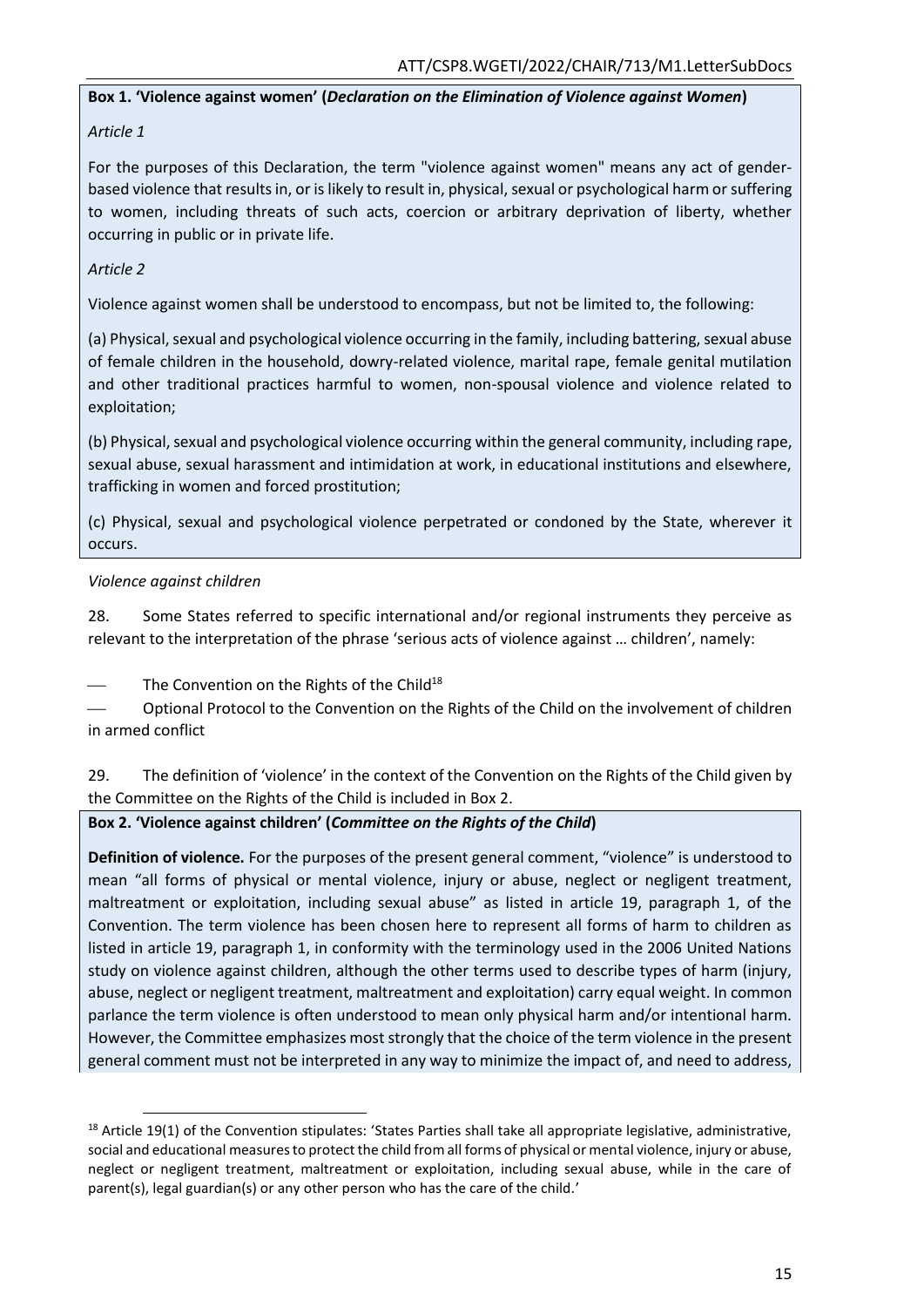non-physical and/or non-intentional forms of harm (such as, inter alia, neglect and psychological maltreatment).

[\(General Comment No. 13 \(2011\),](https://www2.ohchr.org/english/bodies/crc/docs/crc.c.gc.13_en.pdf) *paragraph I.4*)

# <span id="page-15-0"></span>**"overriding risk" (7.3.)**

30. The phrase 'overriding risk' is used in Article 7(3) and indicates the threshold States Parties must apply when assessing the potential of any of the negative consequences listed in Article 7(1)(b). 31.

In describing how they interpret or apply the term 'overriding risk' in their national control systems, respondent States reported that they interpret the phrase to mean one or more of the following:

- "substantial risk"
- "clear risk"
- "high" potential
- A negative consequence is "very likely" or "more likely than not" to occur

32. Some State respondents linked their interpretation of 'overriding risk' to the obligation to *mitigate* any risk identified contained in Article 7(2), indicating it is an identified risk that cannot be mitigated sufficiently or at all.

33. The respondent States that referenced the phrase "clear risk" were generally EU States who noted that they interpret 'overriding risk' to broadly conform with the meaning of 'clear risk' threshold elaborated in the EU *User's Guide.*

#### <span id="page-15-1"></span>**"knowledge at the time of authorization" (6.3)**

34. The phrase 'knowledge at the time of authorization' is used in Article 6(3) and denotes the point at which a State Party shall not authorize a transfer of arms or items.

35. Generally, respondent States indicated they interpret "knowledge" as (sufficiently) reliable facts or information that are available to the State at the time it authorizes the transfer of arms. Some indicated that this covers information that the State is aware of or *should* (normally) have been aware of ('and thus establishes an obligation to actively seek out information'). Others indicated that it includes:

- information 'that can be reasonably obtained'
- information that is 'public'
- 'facts at its disposal' at the time of the authorization
- 'information in its possession or that is reasonably available to it'
- facts or information 'that are or become available at the time of assessing the authorization request'
- information that is 'normally expected to be known by the importing States'

36. Some also touched on the sources of such information, noting it includes information from 'domestic and overseas sources' or 'internal or external sources'. With others indicating it implies assessing the current and past behaviour of the recipient.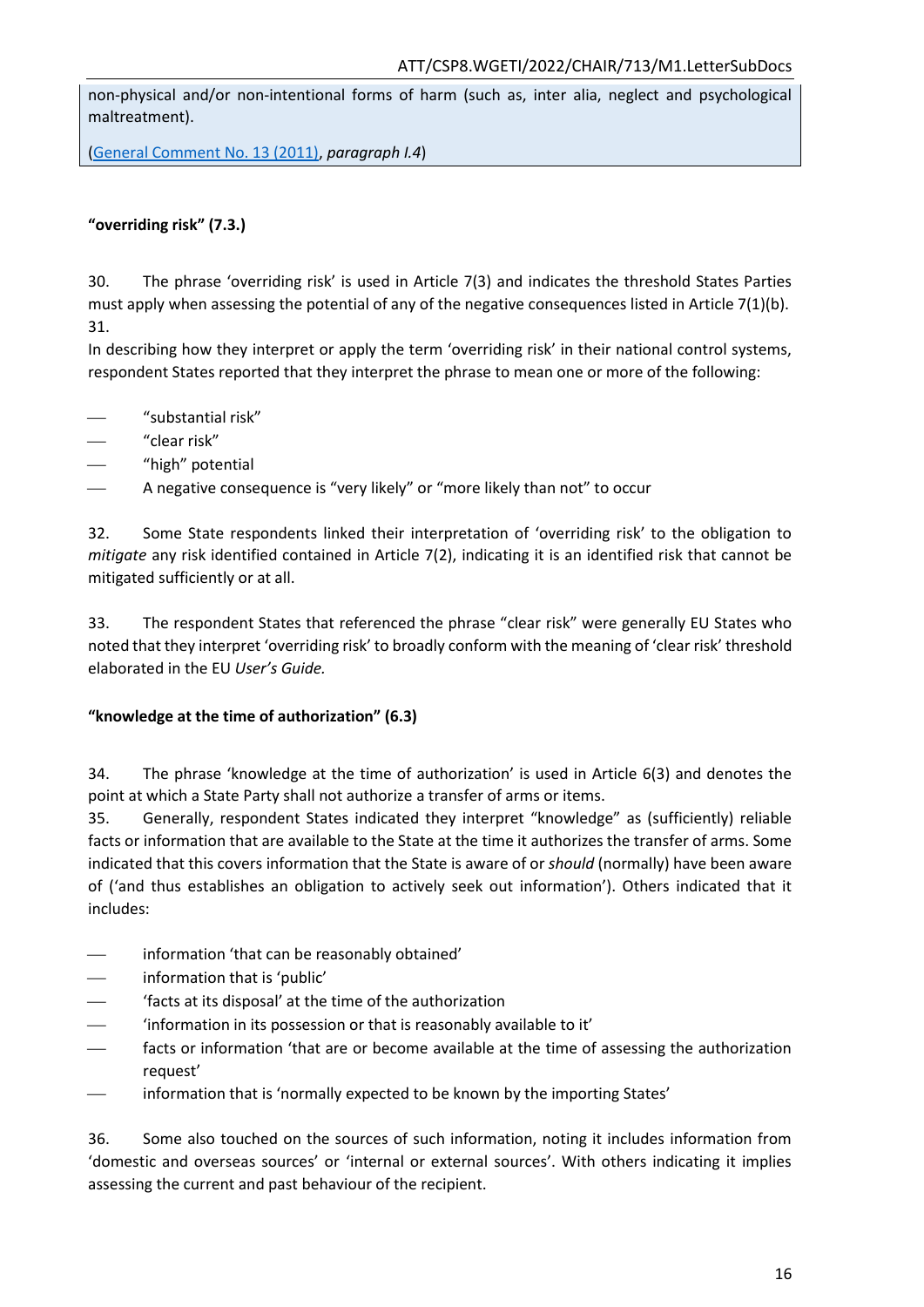## <span id="page-16-0"></span>**Conclusion**

37. This chapter is based on the information received from the States Parties that voluntarily responded to the *Methodology Template for Unpacking Key Concepts in Articles 6&7 of the Arms Trade Treaty* circulated by the Facilitator of the ATT Working Group on Effective Treaty Implementation (WGETI) Sub-working Group on Articles 6&7, Ambassador Ignacio SÁNCHEZ DE LERÍN of Spain, in February 2020.

38. The exercise enabled the exchange of national practice and the sharing of information on approaches to some of the key concepts in Articles 6 and 7. The findings are intended to illustrate possible options for approaching the interpretation of these concepts, particularly for those States Parties that are still developing their export control systems and processes.

39. While the exercise identified many synergies between States' approaches to these concepts, it did not lead to recommendations (nor was it intended to) or come to a final conclusion. Indeed, the findings in this chapter may be revisited as other topics are discussed during future meetings of the WGETI Sub-working Group on Articles 6 and 7 and in this sense, it should be seen as an openended/ongoing exercise that will be built on as more States share their national practices and experiences.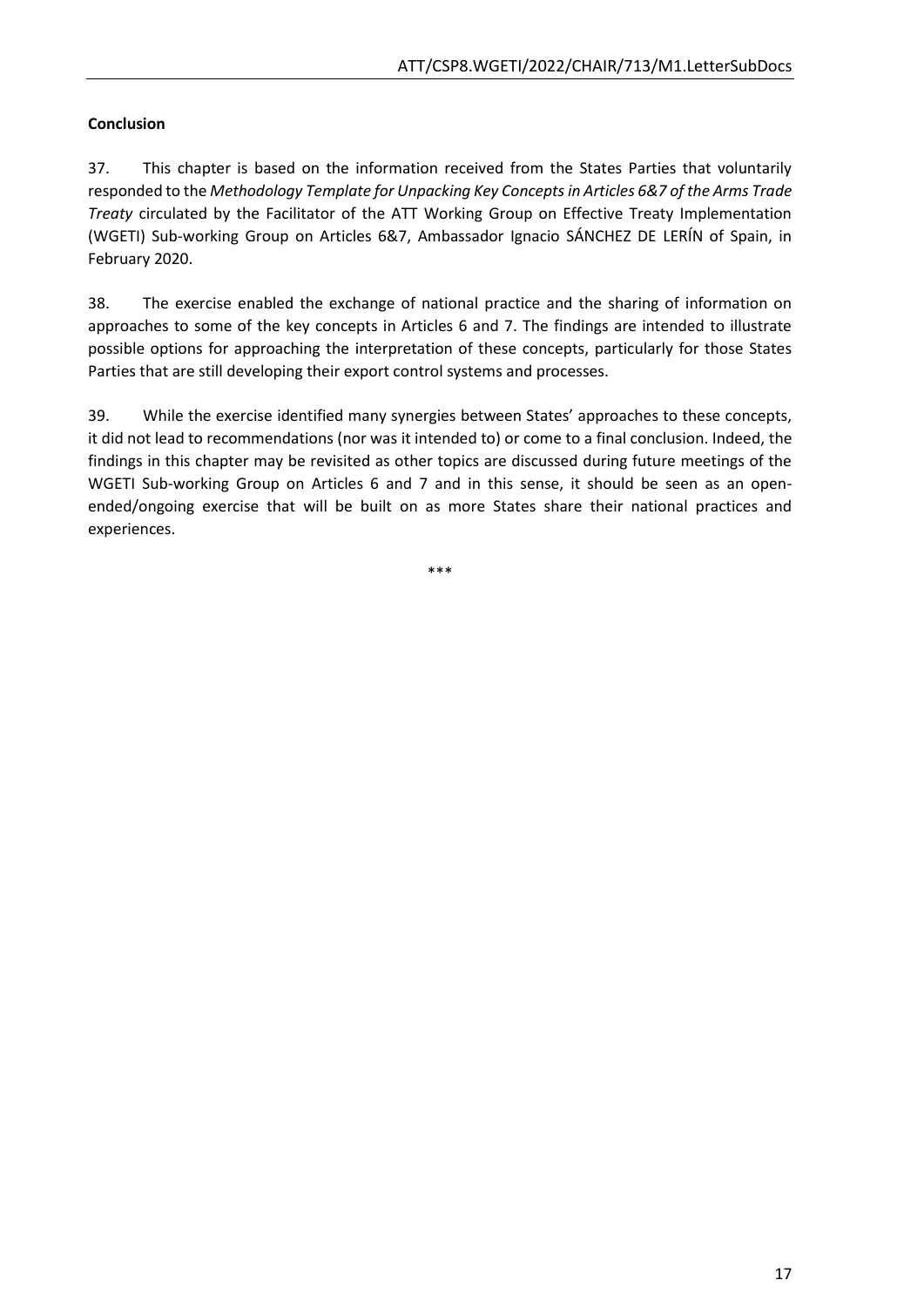# <span id="page-17-0"></span>**ANNEX A. PROVISIONS OF THE GENEVA CONVENTIONS AND THE ROME STATUTE THAT DEFINE /ARE RELEVANT TO 'SERIOUS VIOLATIONS OF INTERNATIONAL HUMANITARIAN LAW'**

*Convention (I) for the Amelioration of the Condition of the Wounded and Sick in Armed Forces in the Field. Geneva, 12 August 1949*

#### ARTICLE 50

Grave breaches … shall be those involving any of the following acts, if committed against persons or property protected by the Convention: wilful killing, torture or inhuman treatment, including biological experiments, wilfully causing great suffering or serious injury to body or health, and extensive destruction and appropriation of property, not justified by military necessity and carried out unlawfully and wantonly.

# *Convention (II) for the Amelioration of the Condition of Wounded, Sick and Shipwrecked Members of Armed Forces at Sea. Geneva, 12 August 1949*

#### ARTICLE 51

Grave breaches … shall be those involving any of the following acts, if committed against persons or property protected by the Convention: wilful killing, torture or inhuman treatment, including biological experiments, wilfully causing great suffering or serious injury to body or health, and extensive destruction and appropriation of property, not justified by military necessity and carried out unlawfully and wantonly.

#### *Convention (III) relative to the Treatment of Prisoners of War. Geneva, 12 August 1949*

#### ARTICLE 130

Grave breaches … relates shall be those involving any of the following acts, if committed against persons or property protected by the Convention: wilful killing, torture or inhuman treatment, including biological experiments, wilfully causing great suffering or serious injury to body or health, compelling a prisoner of war to serve in the forces of the hostile Power, or wilfully depriving a prisoner of war of the rights of fair and regular trial prescribed in this Convention.

*Convention (IV) relative to the Protection of Civilian Persons in Time of War. Geneva, 12 August 1949*

## ARTICLE 147

Grave breaches … shall be those involving any of the following acts, if committed against persons or property protected by the present Convention: wilful killing, torture or inhuman treatment, including biological experiments, wilfully causing great suffering or serious injury to body or health, unlawful deportation or transfer or unlawful confinement of a protected person, compelling a protected person to serve in the forces of a hostile Power, or wilfully depriving a protected person of the rights of fair and regular trial prescribed in the present Convention, taking of hostages and extensive destruction and appropriation of property, not justified by military necessity and carried out unlawfully and wantonly.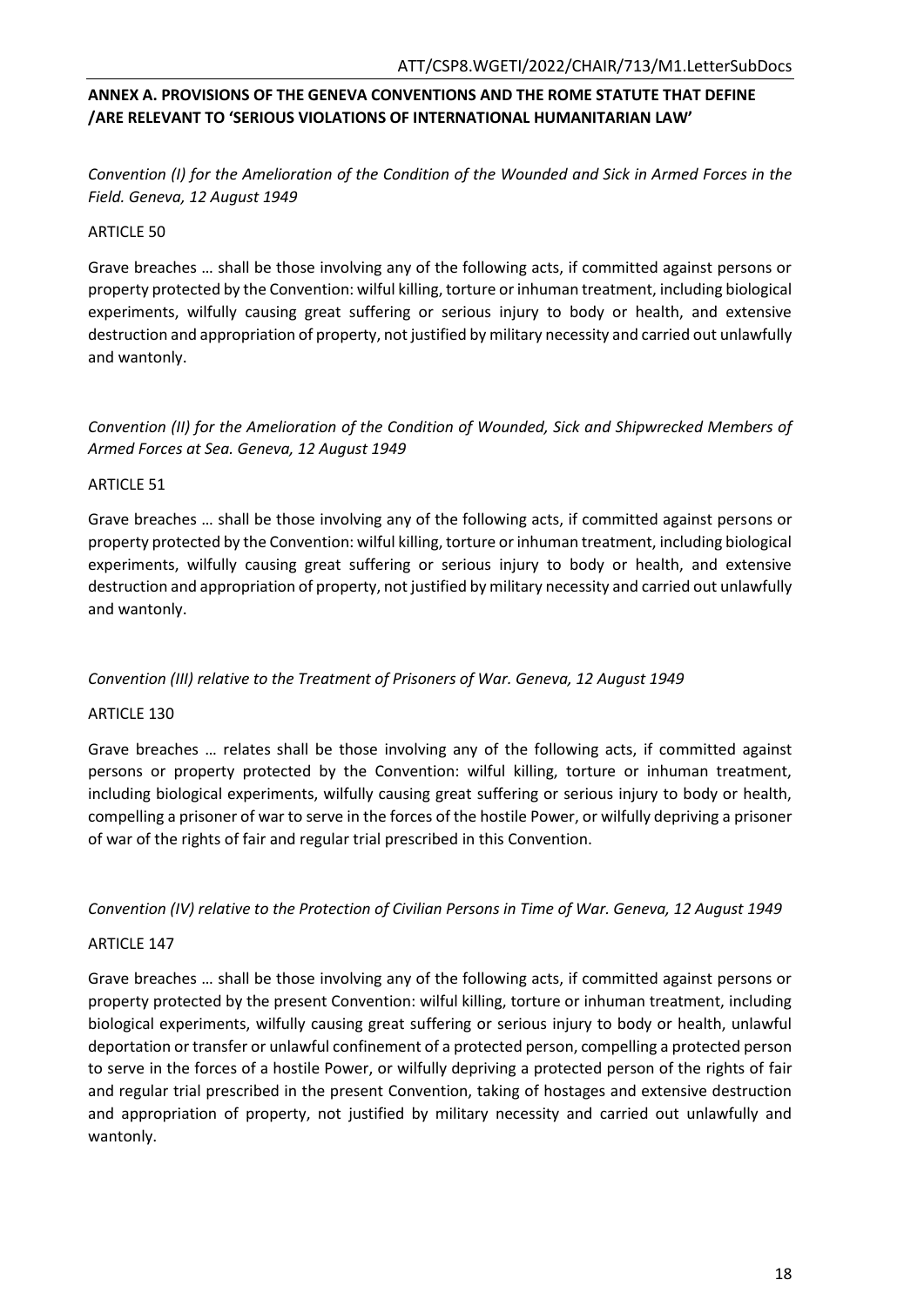*Protocol Additional to the Geneva Conventions of 12 August 1949, and relating to the Protection of Victims of International Armed Conflicts (Protocol I), 8 June 1977*

Article 11 -- Protection of persons

1. The physical or mental health and integrity of persons who are in the power of the adverse Party or who are interned, detained or otherwise deprived of liberty as a result of a situation referred to in Article 1 shall not be endangered by any unjustified act or omission. Accordingly, it is prohibited to subject the persons described in this Article to any medical procedure which is not indicated by the state of health of the person concerned and which is not consistent with generally accepted medical standards which would be applied under similar medical circumstances to persons who are nationals of the Party conducting the procedure and who are in no way deprived of liberty.

2. It is, in particular, prohibited to carry out on such persons, even with their consent:

- (a) physical mutilations;
- (b) medical or scientific experiments;

(c) removal of tissue or organs for transplantation, except where these acts are justified in conformity with the conditions provided for in paragraph 1.

3. Exceptions to the prohibition in paragraph 2 (c) may be made only in the case of donations of blood for transfusion or of skin for grafting, provided that they are given voluntarily and without any coercion or inducement, and then only for therapeutic purposes, under conditions consistent with generally accepted medical standards and controls designed for the benefit of both the donor and the recipient.

4. Any wilful act or omission which seriously endangers the physical or mental health or integrity of any person who is in the power of a Party other than the one on which he depends and which either violates any of the prohibitions in paragraphs 1 and 2 or fails to comply with the requirements of paragraph 3 shall be a grave breach of this Protocol.

5. The persons described in paragraph 1 have the right to refuse any surgical operation. In case of refusal, medical personnel shall endeavour to obtain a written statement to that effect, signed or acknowledged by the patient.

6. Each Party to the conflict shall keep a medical record for every donation of blood for transfusion or skin for grafting by persons referred to in paragraph 1, if that donation is made under the responsibility of that Party. In addition, each Party to the conflict shall endeavour to keep a record of all medical procedures undertaken with respect to any person who is interned, detained or otherwise deprived of liberty as a result of a situation referred to in Article 1. These records shall be available at all times for inspection by the Protecting Power

Article 85 -- Repression of breaches of this Protocol

1. The provisions of the Conventions relating to the repression of breaches and grave breaches, supplemented by this Section, shall apply to the repression of breaches and grave breaches of this Protocol.

2. Acts described as grave breaches in the Conventions are grave breaches of this Protocol if committed against persons in the power of an adverse Party protected by Articles 44, 45 and 73 of this Protocol, or against the wounded, sick and shipwrecked of the adverse Party who are protected by this Protocol,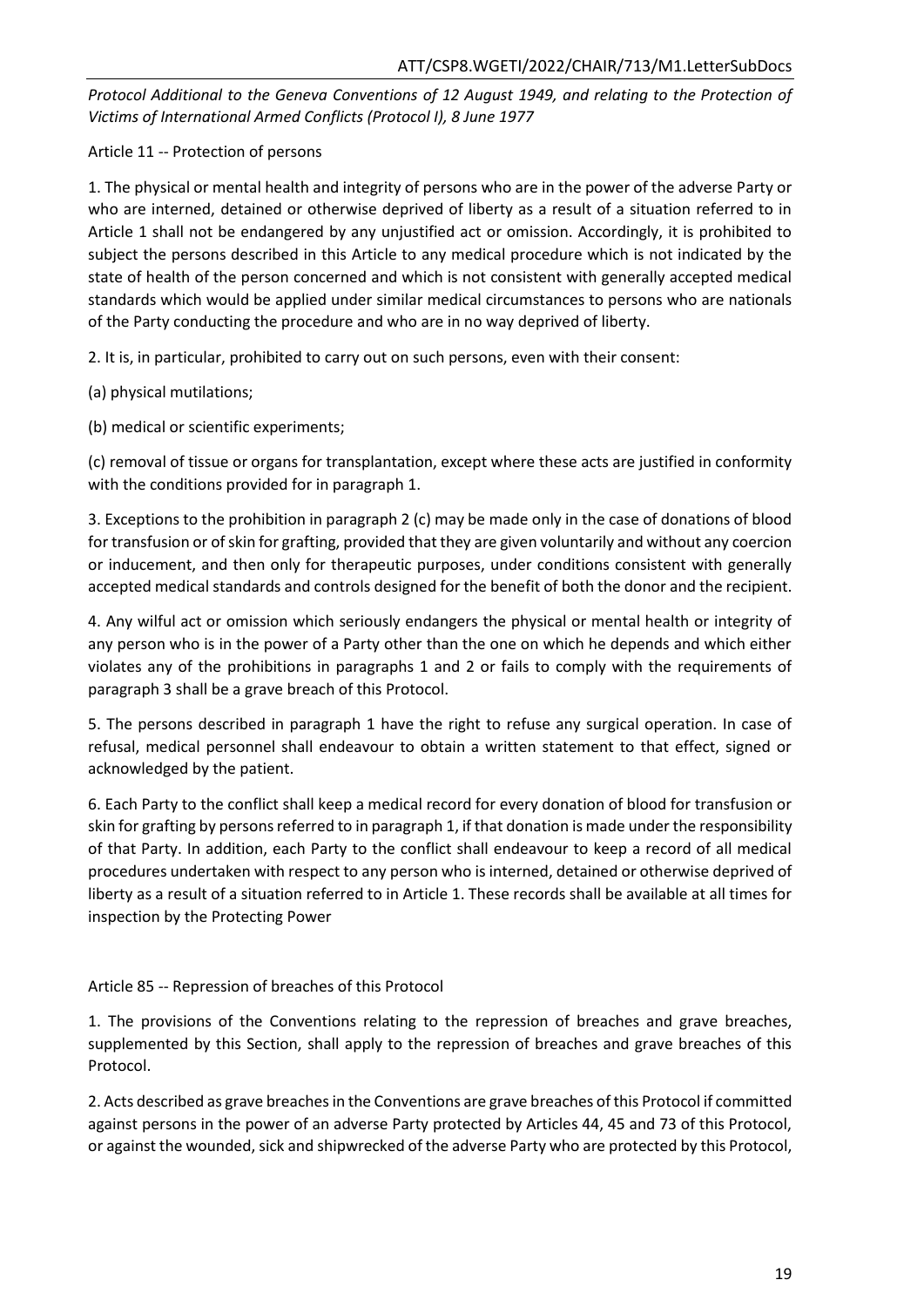or against those medical or religious personnel, medical units or medical transports which are under the control of the adverse Party and are protected by this Protocol.

3. In addition to the grave breaches defined in Article 11, the following acts shall be regarded as grave breaches of this Protocol, when committed wilfully, in violation of the relevant provisions of this Protocol, and causing death or serious injury to body or health:

(a) making the civilian population or individual civilians the object of attack;

(b) launching an indiscriminate attack affecting the civilian population or civilian objects in the knowledge that such attack will cause excessive loss of life, injury to civilians or damage to civilian objects, as defined in Article 57, paragraph 2 (a) (iii);

(c) launching an attack against works or installations containing dangerous forces in the knowledge that such attack will cause excessive loss of life, injury to civilians or damage to civilian objects, as defined in Article 57, paragraph 2 (a) (iii);

(d) making non-defended localities and demilitarized zones the object of attack;

(e) making a person the object of attack in the knowledge that he is ' hors de combat ';

(f) the perfidious use, in violation of Article 37, of the distinctive emblem of the red cross, red crescent or red lion and sun or of other protective signs recognized by the Conventions or this Protocol.

4. In addition to the grave breaches defined in the preceding paragraphs and in the Conventions, the following shall be regarded as grave breaches of this Protocol, when committed wilfully and in violation of the Conventions or the Protocol:

(a) the transfer by the Occupying Power of parts of its own civilian population into the territory it occupies, or the deportation or transfer of all or parts of the population of the occupied territory within or outside this territory, in violation of Article 49 of the Fourth Convention;

(b) unjustifiable delay in the repatriation of prisoners of war or civilians;

(c) practices of ' apartheid ' and other inhuman and degrading practices involving outrages upon personal dignity, based on racial discrimination;

(d) making the clearly-recognized historic monuments, works of art or places of worship which constitute the cultural or spiritual heritage of peoples and to which special protection has been given by special arrangement, for example, within the framework of a competent international organization, the object of attack, causing as a result extensive destruction thereof, where there is no evidence of the violation by the adverse Party of Article 53, sub-paragraph (b), and when such historic monuments, works of art and places of worship are not located in the immediate proximity of military objectives;

(e) depriving a person protected by the Conventions or referred to in paragraph 2 of this Article of the rights of fair and regular trial.

5. Without prejudice to the application of the Conventions and of this Protocol, grave breaches of these instruments shall be regarded as war crimes.

ROME STATUTE

[Article 8](https://www.icc-cpi.int/resource-library/documents/rs-eng.pdf)

War crimes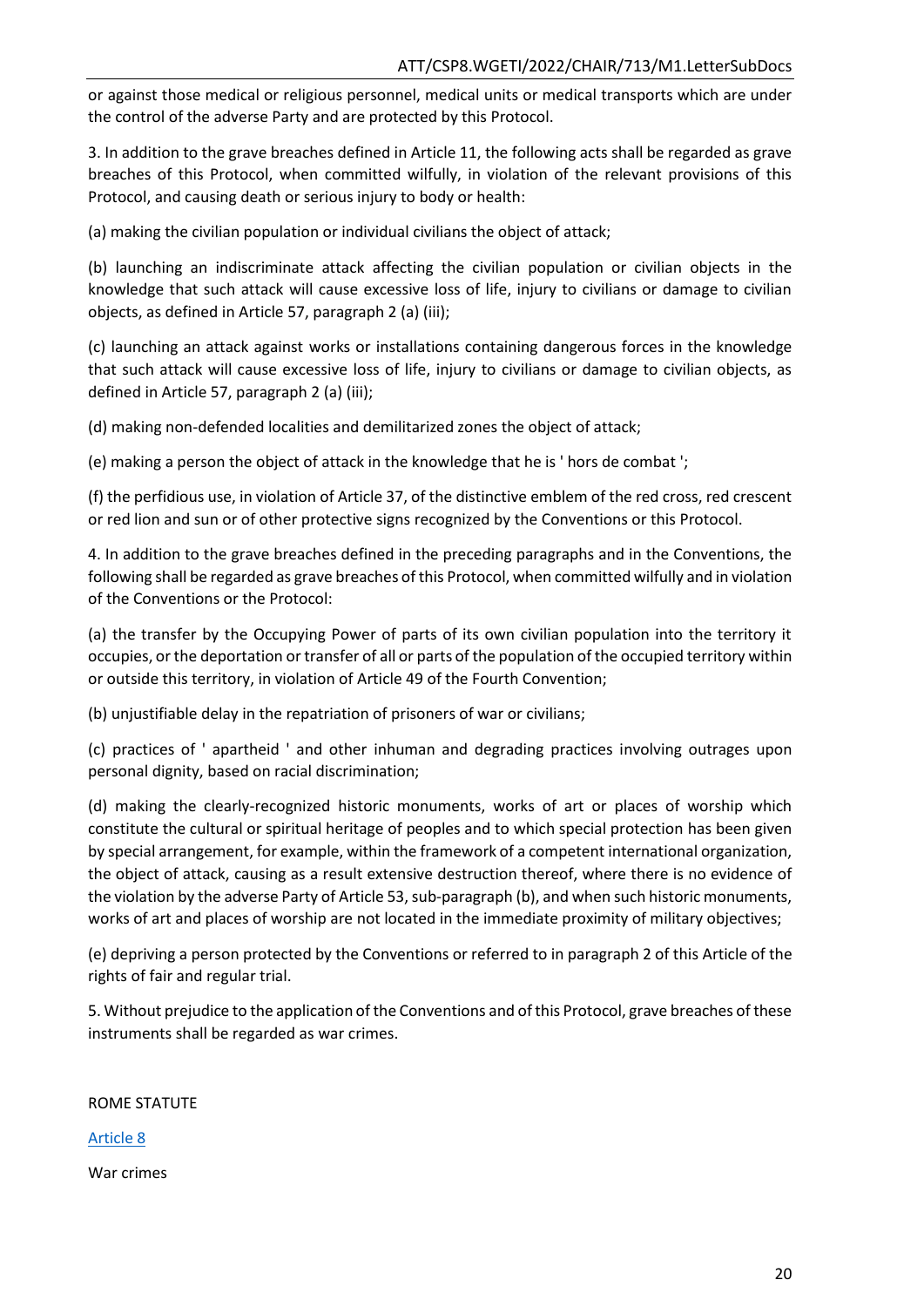2. For the purpose of this Statute, "war crimes" means:

(a) Grave breaches of the Geneva Conventions of 12 August 1949, namely, any of the following acts against persons or property protected under the provisions of the relevant Geneva Convention:

(i) Wilful killing;

(ii) Torture or inhuman treatment, including biological experiments;

(iii) Wilfully causing great suffering, or serious injury to body or health;

(iv) Extensive destruction and appropriation of property, not justified by military necessity and carried out unlawfully and wantonly;

(v) Compelling a prisoner of war or other protected person to serve in the forces of a hostile Power;

(vi) Wilfully depriving a prisoner of war or other protected person of the rights of fair and regular trial;

(vii) Unlawful deportation or transfer or unlawful confinement;

(viii) Taking of hostages.

(b) Other serious violations of the laws and customs applicable in international armed conflict, within the established framework of international law, namely, any of the following acts:

(i) Intentionally directing attacks against the civilian population as such or against individual civilians not taking direct part in hostilities;

(ii) Intentionally directing attacks against civilian objects, that is, objects which are not military objectives;

(iii) Intentionally directing attacks against personnel, installations, material, units or vehicles involved in a humanitarian assistance or peacekeeping mission in accordance with the Charter of the United Nations, as long as they are entitled to the protection given to civilians or civilian objects under the international law of armed conflict;

(iv) Intentionally launching an attack in the knowledge that such attack will cause incidental loss of life or injury to civilians or damage to civilian objects or widespread, long-term and severe damage to the natural environment which would be clearly excessive in relation to the concrete and direct overall military advantage anticipated;

(v) Attacking or bombarding, by whatever means, towns, villages, dwellings or buildings which are undefended and which are not military objectives;

(vi) Killing or wounding a combatant who, having laid down his arms or having no longer means of defence, has surrendered at discretion;

(vii) Making improper use of a flag of truce, of the flag or of the military insignia and uniform of the enemy or of the United Nations, as well as of the distinctive emblems of the Geneva Conventions, resulting in death or serious personal injury;

(viii) The transfer, directly or indirectly, by the Occupying Power of parts of its own civilian population into the territory it occupies, or the deportation or transfer of all or parts of the population of the occupied territory within or outside this territory;

(ix) Intentionally directing attacks against buildings dedicated to religion, education, art, science or charitable purposes, historic monuments, hospitals and places where the sick and wounded are collected, provided they are not military objectives;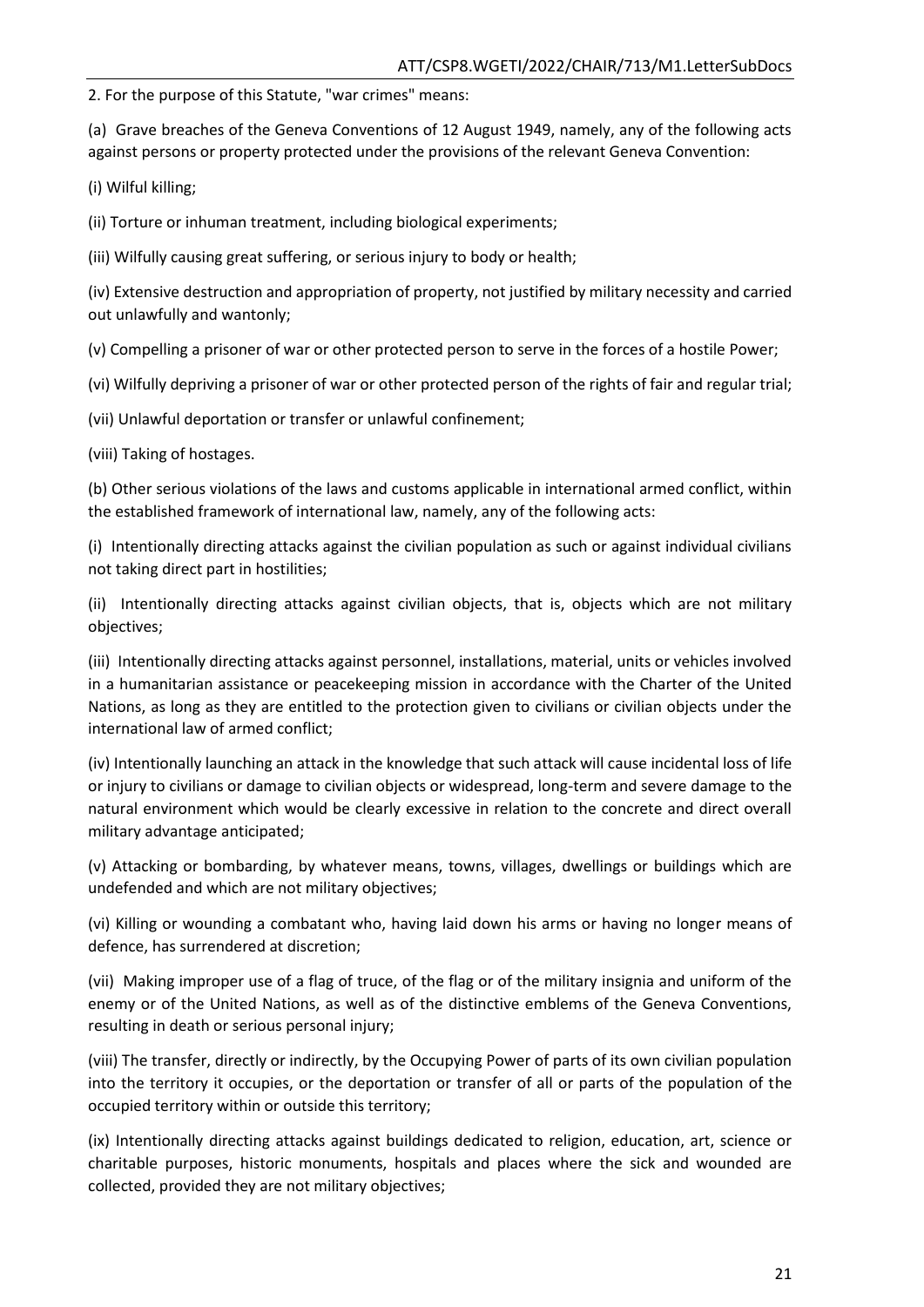(x) Subjecting persons who are in the power of an adverse party to physical mutilation or to medical or scientific experiments of any kind which are neither justified by the medical, dental or hospital treatment of the person concerned nor carried out in his or her interest, and which cause death to or seriously endanger the health of such person or persons;

(xi) Killing or wounding treacherously individuals belonging to the hostile nation or army;

(xii) Declaring that no quarter will be given;

(xiii) Destroying or seizing the enemy's property unless such destruction or seizure be imperatively demanded by the necessities of war;

(xiv) Declaring abolished, suspended or inadmissible in a court of law the rights and actions of the nationals of the hostile party;

(xv) Compelling the nationals of the hostile party to take part in the operations of war directed against their own country, even if they were in the belligerent's service before the commencement of the war;

(xvi) Pillaging a town or place, even when taken by assault;

(xvii) Employing poison or poisoned weapons;

(xviii) Employing asphyxiating, poisonous or other gases, and all analogous liquids, materials or devices;

(xix) Employing bullets which expand or flatten easily in the human body, such as bullets with a hard envelope which does not entirely cover the core or is pierced with incisions;

(xx) Employing weapons, projectiles and material and methods of warfare which are of a nature to cause superfluous injury or unnecessary suffering or which are inherently indiscriminate in violation of the international law of armed conflict, provided that such weapons, projectiles and material and methods of warfare are the subject of a comprehensive prohibition and are included in an annex to this Statute, by an amendment in accordance with the relevant provisions set forth in articles 121 and 123;

(xxi) Committing outrages upon personal dignity, in particular humiliating and degrading treatment;

(xxii) Committing rape, sexual slavery, enforced prostitution, forced pregnancy, as defined in article 7, paragraph 2 (f), enforced sterilization, or any other form of sexual violence also constituting a grave breach of the Geneva Conventions;

(xxiii) Utilizing the presence of a civilian or other protected person to render certain points, areas or military forces immune from military operations;

(xxiv) Intentionally directing attacks against buildings, material, medical units and transport, and personnel using the distinctive emblems of the Geneva Conventions in conformity with international law;

(xxv) Intentionally using starvation of civilians as a method of warfare by depriving them of objects indispensable to their survival, including wilfully impeding relief supplies as provided for under the Geneva Conventions;

(xxvi) Conscripting or enlisting children under the age of fifteen years into the national armed forces or using them to participate actively in hostilities.

(c) In the case of an armed conflict not of an international character, serious violations of article 3 common to the four Geneva Conventions of 12 August 1949, namely, any of the following acts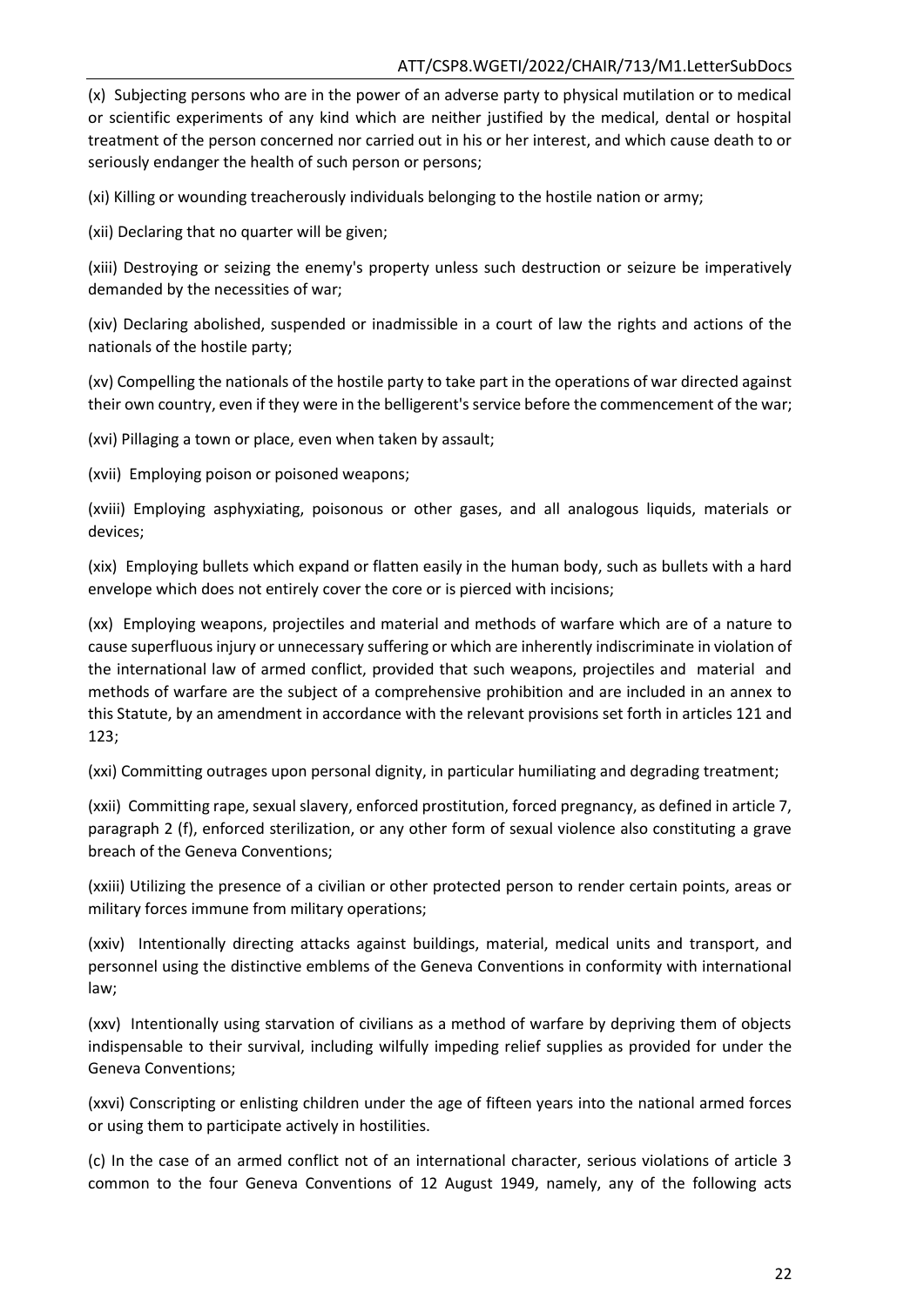committed against persons taking no active part in the hostilities, including members of armed forces who have laid down their arms and those placed hors de combat by sickness, wounds, detention or any other cause:

(i) Violence to life and person, in particular murder of all kinds, mutilation, cruel treatment and torture;

(ii) Committing outrages upon personal dignity, in particular humiliating and degrading treatment;

(iii) Taking of hostages;

(iv) The passing of sentences and the carrying out of executions without previous judgement pronounced by a regularly constituted court, affording all judicial guarantees which are generally recognized as indispensable.

(d) Paragraph 2 (c) applies to armed conflicts not of an international character and thus does not apply to situations of internal disturbances and tensions, such as riots, isolated and sporadic acts of violence or other acts of a similar nature.

(e) Other serious violations of the laws and customs applicable in armed conflicts not of an international character, within the established framework of international law, namely, any of the following acts:

(i) Intentionally directing attacks against the civilian population as such or against individual civilians not taking direct part in hostilities;

(ii) Intentionally directing attacks against buildings, material, medical units and transport, and personnel using the distinctive emblems of the Geneva Conventions in conformity with international law;

(iii) Intentionally directing attacks against personnel, installations, material, units or vehicles involved in a humanitarian assistance or peacekeeping mission in accordance with the Charter of the United Nations, as long as they are entitled to the protection given to civilians or civilian objects under the international law of armed conflict;

(iv) Intentionally directing attacks against buildings dedicated to religion, education, art, science or charitable purposes, historic monuments, hospitals and places where the sick and wounded are collected, provided they are not military objectives;

(v) Pillaging a town or place, even when taken by assault;

(vi) Committing rape, sexual slavery, enforced prostitution, forced pregnancy, as defined in article 7, paragraph 2 (f), enforced sterilization, and any other form of sexual violence also constituting a serious violation of article 3 common to the four Geneva Conventions;

(vii) Conscripting or enlisting children under the age of fifteen years into armed forces or groups or using them to participate actively in hostilities;

(viii) Ordering the displacement of the civilian population for reasons related to the conflict, unless the security of the civilians involved or imperative military reasons so demand;

(ix) Killing or wounding treacherously a combatant adversary;

(x) Declaring that no quarter will be given;

(xi) Subjecting persons who are in the power of another party to the conflict to physical mutilation or to medical or scientific experiments of any kind which are neither justified by the medical, dental or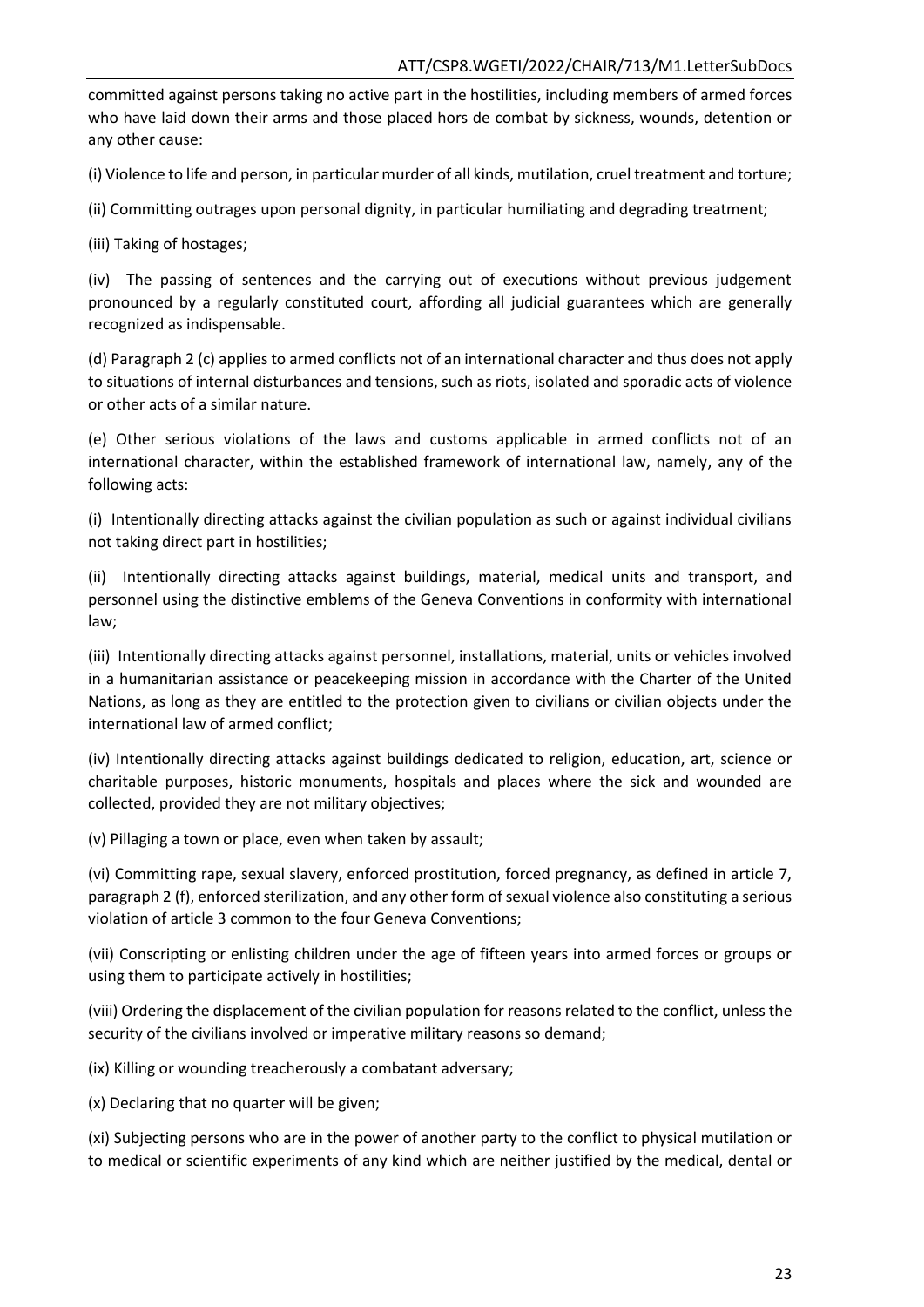hospital treatment of the person concerned nor carried out in his or her interest, and which cause death to or seriously endanger the health of such person or persons;

(xii) Destroying or seizing the property of an adversary unless such destruction or seizure be imperatively demanded by the necessities of the conflict;

(xiii) Employing poison or poisoned weapons;

(xiv) Employing asphyxiating, poisonous or other gases, and all analogous liquids, materials or devices;

(xv) Employing bullets which expand or flatten easily in the human body, such as bullets with a hard envelope which does not entirely cover the core or is pierced with incisions.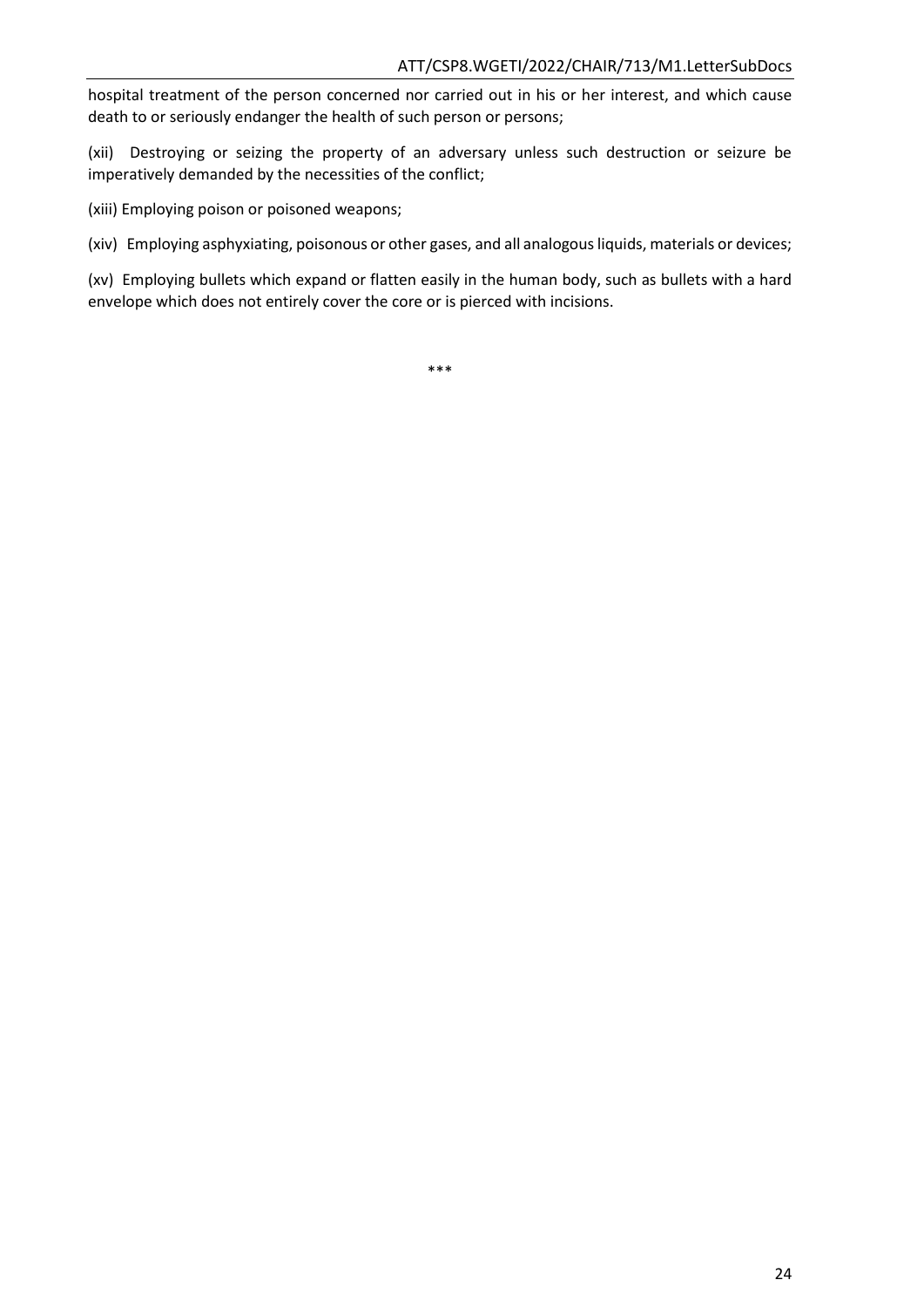#### **ANNEX B**

## **WORK PLAN SUB-WORKING GROUP ON ARTICLE 9 TUESDAY, 15 FEBRUARY 2022, 14:30-16:00**

#### **Background**

1. The previous Chair of the WGETI, Ambassador Jang-keun LEE of the Republic of Korea, established the Sub-Working Group on Article 9 (Transit and trans-shipment) at the commencement of the preparatory process for CSP6 in December 2019, and appointed South Africa, who nominated Mr. Rob WENSLEY to facilitate the work of the Sub-working Group in the lead up to CSP6. The current Chair of the WGETI, Ambassador Sang-beom LIM, re-appointed Mr. Rob WENSLEY to facilitate the work of the Sub-working Group in the lead up to CSP7 and CSP8.

2. The Facilitator of the sub-working group prepared a background paper, which was derived from the list of topics and elements for consideration that was compiled by the WGETI to guide the work of a WGETI sub-working group on Article 9 and was included as Annex E to the WGETI Chair's Draft Report to CSP5 (contained in document ATT/CSP5.WGETI/2019/CHAIR/529/Conf.Rep). The background paper was considered and discussed during the first meeting of the sub-working on Article 9 on 05 February 2020.

3. Following the first meeting of the sub-working group, the Facilitator developed a programme of work and multi-year work plan for the sub-working group, which was agreed by States Parties via silence procedure on 01 March 2021 (an extract pertaining to the agenda for the meeting of the subworking group on 15 February 2022 is included as Attachment 1 to this Annex). The work of the Subworking Group will build on the work undertaken and progress made during the previous cycle.

## **The work ahead**

4. The facilitator has prepared a background paper on measures to regulate the transit and transshipment of arms by land and air to facilitate the discussion that will take place during the meeting of the Sub-working Group on Article 9 on 15 February 2022 (Attachment 2).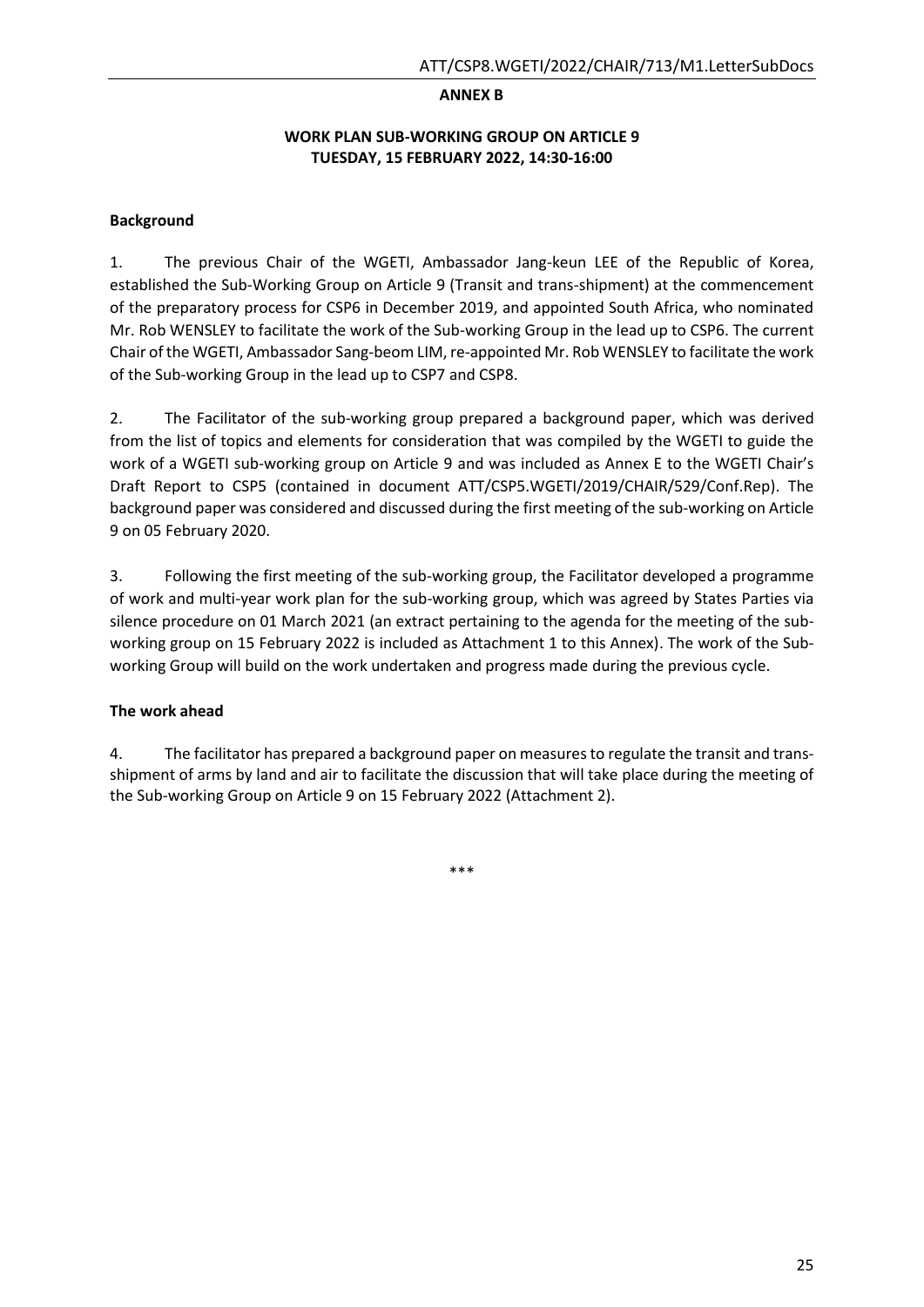## **ATTACHMENT 1**

#### **DRAFT AGENDA FOR THE MEETING OF THE SUB-WORKING GROUP ON ARTICLE 9 (TRANSIT OR TRANS-SHIPMENT) (EXTRACT OF MULTI-YEAR WORKPLAN) 15 FEBRUARY 2022**

#### **Topic 3: Measures to regulate the transit and trans-shipment of arms by land**

*This discussion will explore options and common practice for regulating the transit and transshipment of arms by land. The discussion will explore the following aspects:*

*- How do States regulate the transit and trans-shipment of arms by road in practice?*

*- How do States regulate the transit and trans-shipment of arms by rail in practice?*

- *What form do regulatory measures take at the national level?*
- *Which Government departments and agencies are involved in implementing the regulatory measures?*

*- What are the international and regional instruments governing transit and transportation of goods by road?*

*- What do these instruments say about the transit and trans-shipment of arms by road?*

*- What are the international and regional instruments governing transit and transportation of goods by rail?*

*- What do these instruments say about the transit and trans-shipment of arms by rail?*

*- What are the implications of free trade/free movement of goods zones for the transit and transshipment of arms?*

*In addition, there will be expert kick-off presentations on international regulations governing the transit and trans-shipment of goods, including arms, by road and by rail.*

#### **Topic 4: Measures to regulate the transit and trans-shipment of arms by air**

*This discussion will explore options and common practice for regulating the transit and transshipment of arms by air. The discussion will explore the following aspects:*

*- How do States regulate the transit and trans-shipment of arms by air in practice?*

- *What form do regulatory measures take at the national level?*
- *Which Government departments and agencies are involved in implementing the regulatory measures?*

*- What are the international and regional instruments governing transit and transportation of goods by air?*

*- What do these instruments say about the transit and trans-shipment of arms by air?*

*In addition, there will be expert kick-off presentations on international regulations governing the transit and trans-shipment of goods, including arms, by air*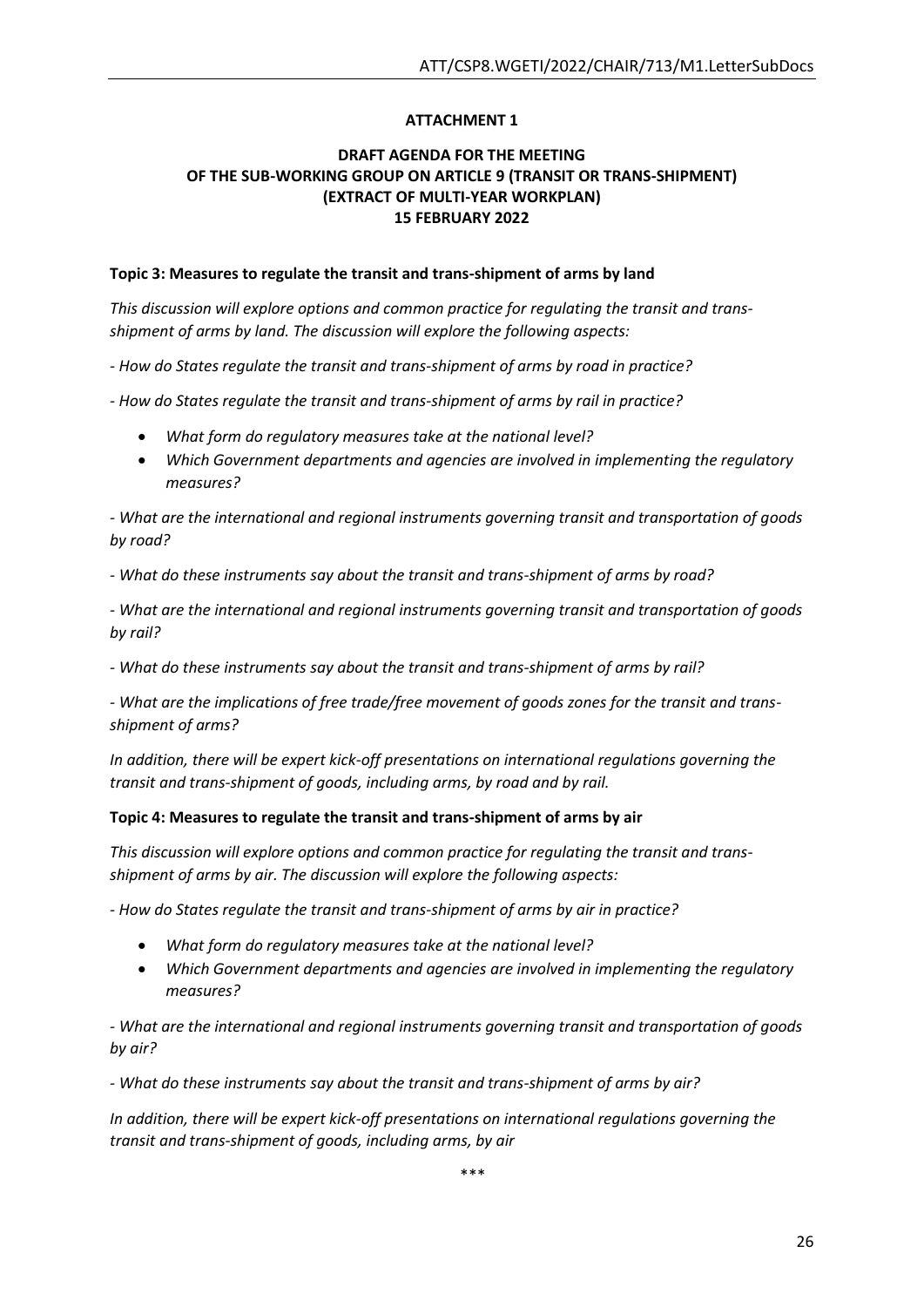# **ATTACHMENT 2**

## **BACKGROUND PAPER: MEASURES TO REGULATE THE TRANSIT AND TRANS-SHIPMENT OF ARMS BY LAND AND AIR**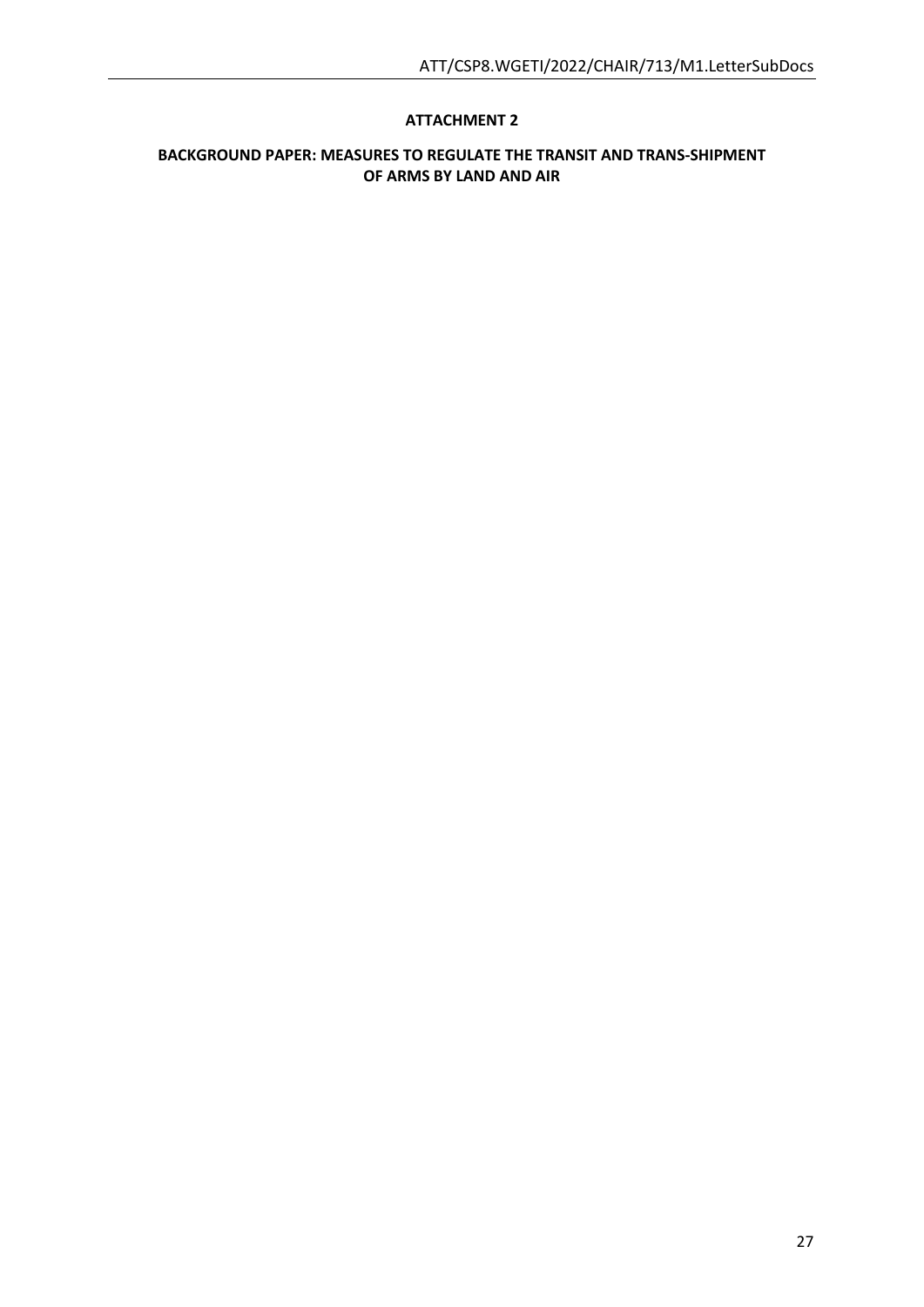

31 January 2022 **Issued by the Working Group on Effective Treaty Implementation**

Original: English

## **BACKGROUND PAPER: MEASURES TO REGULATE THE TRANSIT AND TRANS-SHIPMENT OF ARMS BY LAND AND AIR**

## **Background**

The Working Group on Effective Treaty Implementation's (WGETI) Sub-working Group on Article 9 (Transit and transhipment) is due to discuss the following topics during the meeting scheduled to take place on 15 February 2022, in accordance with the [agreed ]multi-year work [plan for the WGETI Sub](https://www.thearmstradetreaty.org/hyper-images/file/Annex%20B%20-%20Draft%20WGETI%20Multi-year%20Workplan%20for%20Article%209%20(19%20Feb%202021_cl)/Annex%20B%20-%20Draft%20WGETI%20Multi-year%20Workplan%20for%20Article%209%20(19%20Feb%202021_cl).pdf)[working Group on Article 9](https://www.thearmstradetreaty.org/hyper-images/file/Annex%20B%20-%20Draft%20WGETI%20Multi-year%20Workplan%20for%20Article%209%20(19%20Feb%202021_cl)/Annex%20B%20-%20Draft%20WGETI%20Multi-year%20Workplan%20for%20Article%209%20(19%20Feb%202021_cl).pdf) (Transit or trans-shipment):

- 1. Topic 3: Measures to regulate the transit and trans-shipment of arms by land
- 2. Topic 4: Measures to regulate the transit and trans-shipment of arms by air

This background paper has been prepared by the Facilitator of the WGETI Sub-working Group on Article 9 to facilitate the discussion on this topic that will take place during the meeting on 15 February 2022.

The paper expands on some of the questions posed in the multi-year work plan and provides examples of some of the international and regional instruments relevant to the topics under discussion (see Annex A).

## **Topic 3: Measures to regulate the transit and trans-shipment of arms by land**

This discussion will explore options and common practice for regulating the transit and trans-shipment of arms by land. The discussion will explore the following aspects:

- 1. How do States regulate the transit and trans-shipment of arms by road in practice?
	- a. What form do regulatory measures take at the national level?
		- i. Are there specific laws, regulations and/or standards regarding the transport of arms and other defence equipment by road?
		- ii. Are there specific laws, regulations and/or standards governing the transport of sensitive or dangerous goods by road? And if so, to what extent do these relate to arms/military equipment (e.g. are ammunition and explosives covered)?
		- iii. Are there specific regulations, standards and/or codes of conduct governing transport agents engaged in the transport of arms by road?
- 2. How do States regulate the transit and trans-shipment of arms by rail in practice?
	- a. What form do regulatory measures take at the national level?
		- i. Are there specific laws, regulations and/or standards regarding the transport of arms and other defence equipment by rail?
		- ii. Are there specific laws, regulations and/or standards governing the transport of sensitive or dangerous goods by rail? And if so, to what extent do these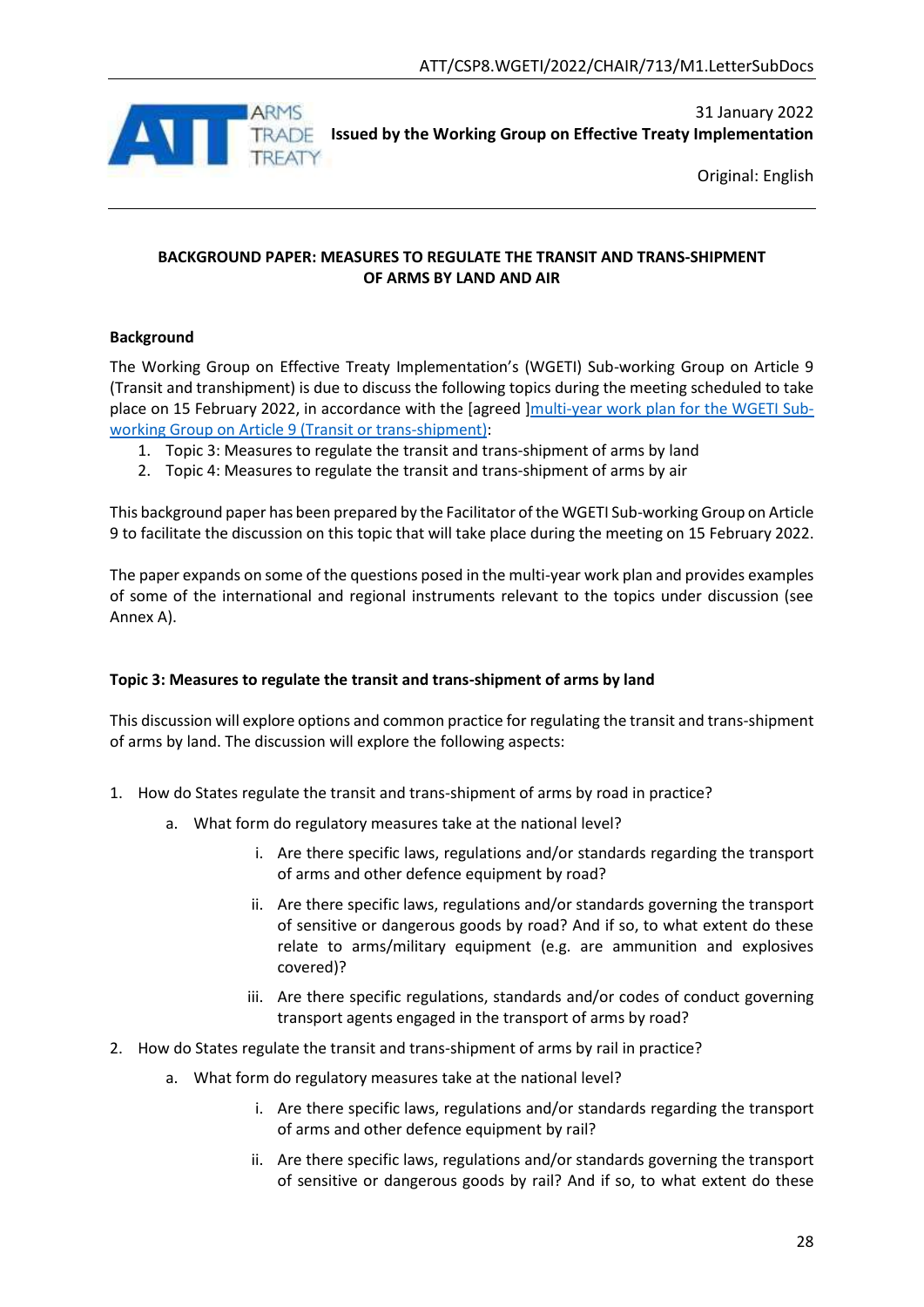relate to arms/military equipment (e.g. are ammunition and explosives covered)?

- iii. Are there specific regulations, standards and/or codes of conduct governing transport agents engaged in the transport of arms by rail?
- b. Which Government departments and agencies are involved in implementing the regulatory measures?
	- i. What powers do they have to inspect and/or interdict suspicious cargo being transported by road or rail?
- 3. What are the international and regional instruments governing transit and transportation of goods by road? (see Annex A for examples)
- 4. What do these instruments say about the transit and trans-shipment of arms by road?
- 5. What are the international and regional instruments governing transit and transportation of goods by rail? (see Annex A for examples)
- 6. What do these instruments say about the transit and trans-shipment of arms by rail?
- 7. What are the implications of free trade/free movement of goods zones for the transit and transshipment of arms?

#### **Topic 4: Measures to regulate the transit and trans-shipment of arms by air**

This discussion will explore options and common practice for regulating the transit and trans-shipment of arms by air. The discussion will explore the following aspects:

- 1. How do States regulate the transit and trans-shipment of arms by air in practice?
	- a. What form do regulatory measures take at the national level?
		- i. Are there specific laws, regulations or standards regarding the transport of arms and other defence equipment by air?
		- ii. Are there specific laws and/or regulations governing the transport of sensitive or dangerous goods by air? And if so, to what extent do these relate to arms/military equipment (e.g. are ammunition and explosives covered)?
		- iii. Are there specific regulations, standards and/or codes of conduct governing transport agents engaged in the transport of arms by air?
	- b. Which Government departments and agencies are involved in implementing the regulatory measures?
		- i. What powers do they have to inspect and/or interdict suspicious cargo being transported by road?
- 2. What are the international and regional instruments governing transit and transportation of goods by air? (see Annex A for examples)
- 3. What do these instruments say about the transit and trans-shipment of arms by air?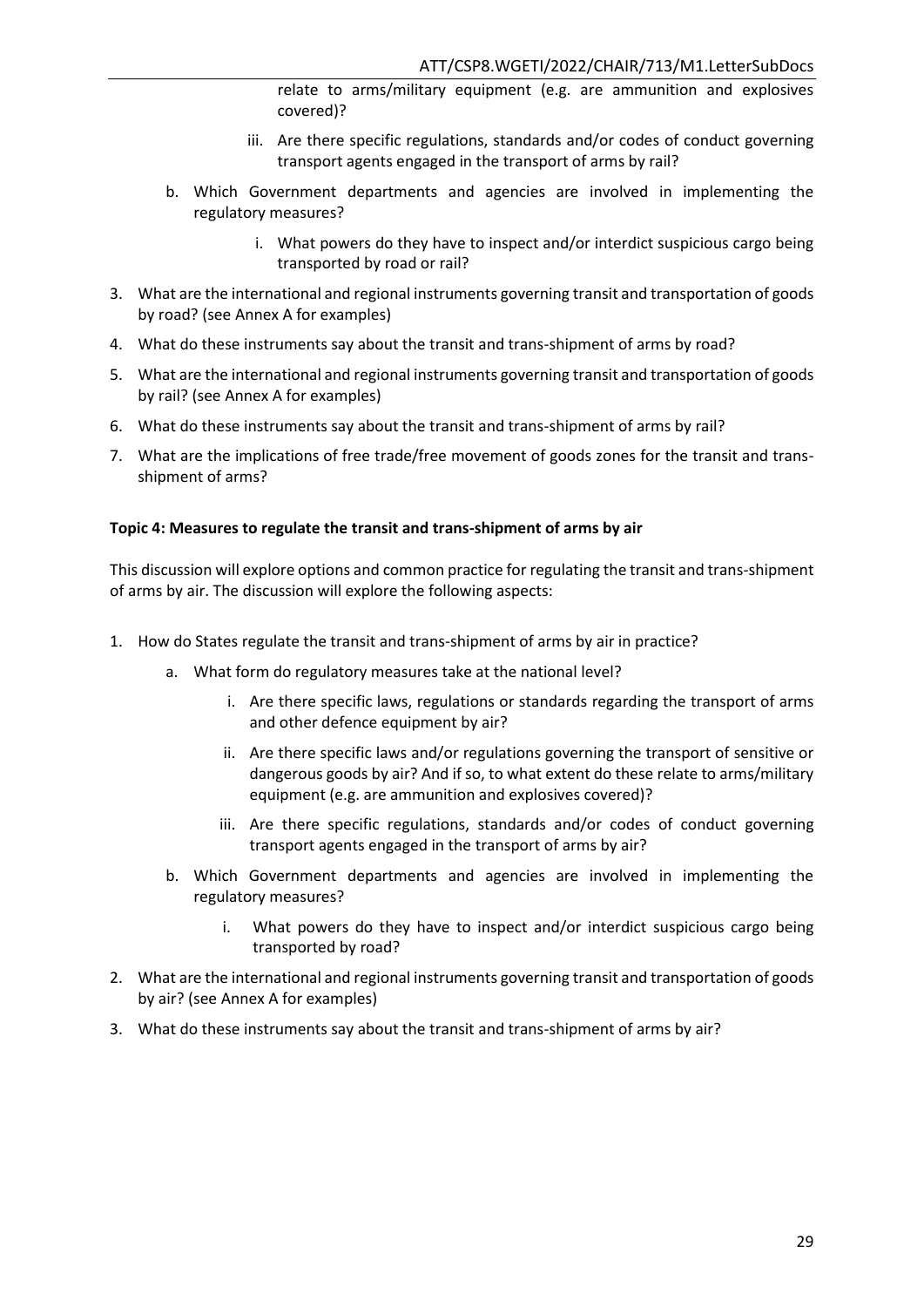## **ANNEX A. EXAMPLES OF INTERNATIONAL AND REGIONAL INSTRUMENTS GOVERNING TRANSIT AND TRANSPORTATION**

**1. Examples of international and regional instruments governing transit and transportation of goods by road**

## *International*

- *Convention on the Contract for the International Carriage of Goods by Road 1956* (CMR) (seeks to standardize the conditions governing the contract for the international carriage of goods by road, particularly with respect to the documents used for such carriage and to the carrier's liability)
- *Protocol to the Convention on the Contract for the International Carriage of Goods by Road 1978*

## *Regional*

- *Convention Regulating Inter-State Road Transportation between ECOWAS Member States 1982*(aimed at developing transportation in general and road transportation in particular with a view to promoting trade and encouraging movement of persons, goods and services through the harmonization of transport policies)
- *Convention relating to Inter-States Road Transit of Goods 1982* (ECOWAS)
- *Agreement on the Adoption of the Inter-American Manual on Traffic Control Devices for Streets and Highways 1979* (Agreement of Caracas), Organization of American States (aimed at creating uniformity of traffic control devices in order to contribute toward improving communications)
- *Inter-American Convention on Contracts for the International Carriage of Goods by Road 1989*, Organization of American States
- *European Agreement concerning the International Carriage of Dangerous Goods by Road 1957*  (ADR)
- *Intergovernmental Agreement on the Asian Highway Network 2003* (aimed at developing a highway network to strengthen relations and promote international trade and tourism among members)

## **2. Examples of international and regional instruments governing transit and transportation of goods by rail**

## *International*

- *International Convention to Facilitate the Crossing of Frontiers for Goods Carried by Rail 1952*  (aimed at facilitating the examination of goods crossing a frontier by both sides)
- *Convention on International Customs Transit Procedures for the Carriage of Goods by Rail under Cover of SMGS Consignment Notes 2007* (aimed at simplifying administrative formalities in international transport by rail, with a view to reducing, in particular, border controls)
- *United Nations Convention on International Multimodal Transport of Goods* (not in force)

## *Regional*

 *Agreement on International Railways in the Arab Mashreq 2003* (aimed at adopting a railway network in the region)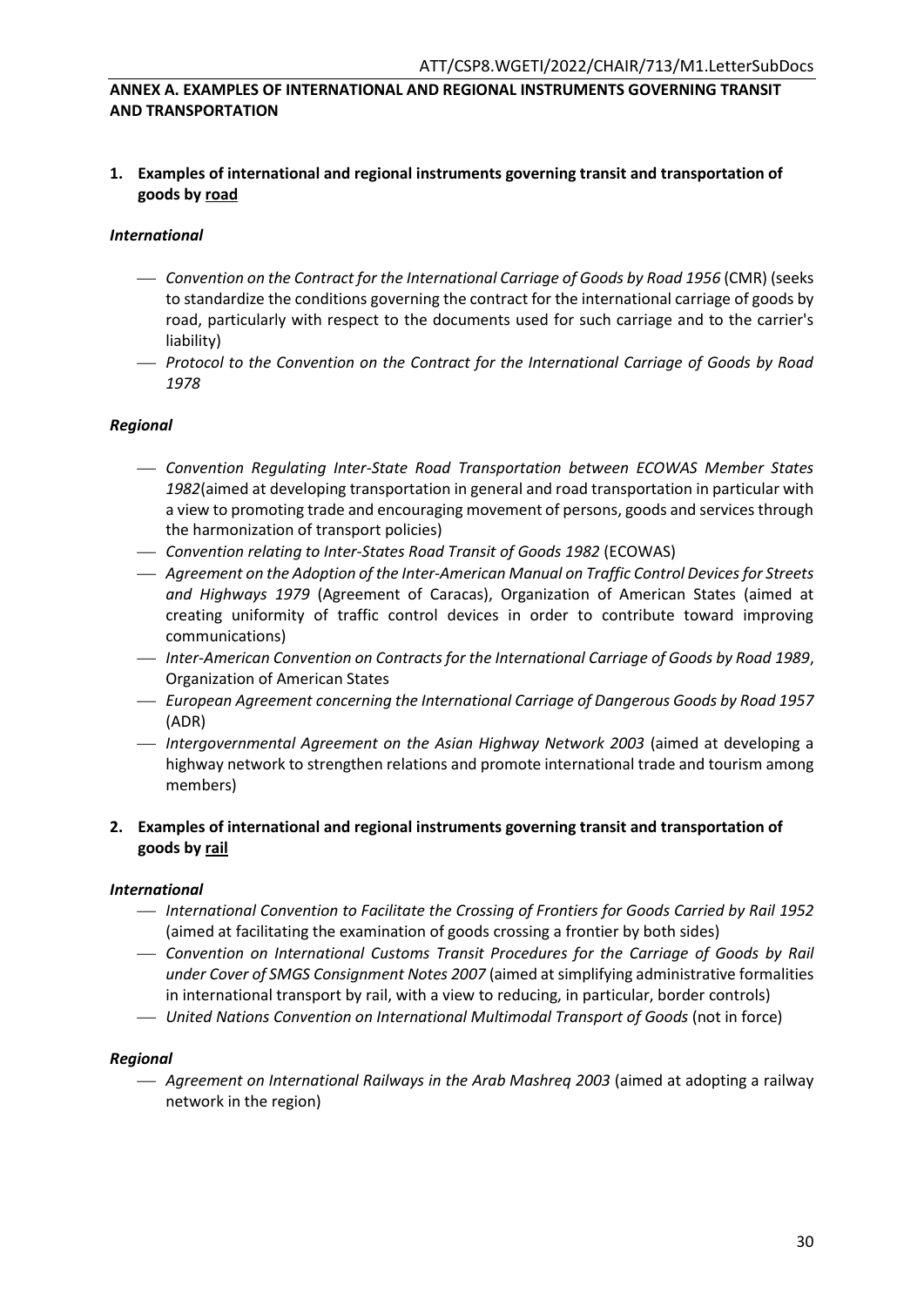## **3. Examples of international and regional instruments governing transit and transportation of goods by air**

## *International*

International conventions on carriage by air include the Warsaw system of Conventions comprising the *Convention for the Unification of Certain Rules relating to International Carriage by Air* (the so-called Warsaw Convention of 1929) and its protocols and supplementary instruments (including the Hague Protocol of 1955, Guadalajara Convention 1961, the Guatemala City Protocol 1971 (not yet in force), Montreal Additional Protocols Numbers 1, 2, and 3 of 1975, and the Montreal Additional Protocol Number 4 of 1975. In addition, the *Convention for the Unification of Certain Rules Relating to International Carriage by Air* (the so-called Montreal Convention of 1999) was adopted in an effort to consolidate the fragmented system established by the Warsaw system of conventions.

These instruments apply to all international carriage of persons, baggage or cargo performed by aircraft for reward (i.e. commercial flights). The focus of these instruments was to standardise the documents of carriage and rights and address the liabilities of the passengers and carriers.

The *Convention on International Civil Aviation* of 1994 (Chicago Convention) established the International Civil Aviation Organization (ICAO), a specialized UN agency charged with coordinating international air travel. The Convention establishes rules of airspace, aircraft registration and safety, security, and sustainability, and details the rights of the signatories in relation to air travel. The Convention includes specific provisions on the right of contracting States to require a civil aircraft to land if it is flying above it the State's territory 'without authority or if there are on reasonable grounds to conclude that it is being used for any purpose inconsistent with the aims of this Convention' (Article 3bis).

#### **General**

Wassenaar Arrangement:

- **Best Practices to Prevent Destabilising Transfers of Small Arms and Light Weapons (SALW)** [through Air Transport](https://www.wassenaar.org/app/uploads/2019/consolidated/Best_Practices_to_Prevent_Destabilising_Transfers_of.pdf)
- [Elements for Controlling Transportation of Conventional Arms Between Third Countries](https://www.wassenaar.org/app/uploads/2019/consolidated/4-Elements-for-Controlling-Transportation-of-Conventional-Arms.pdf)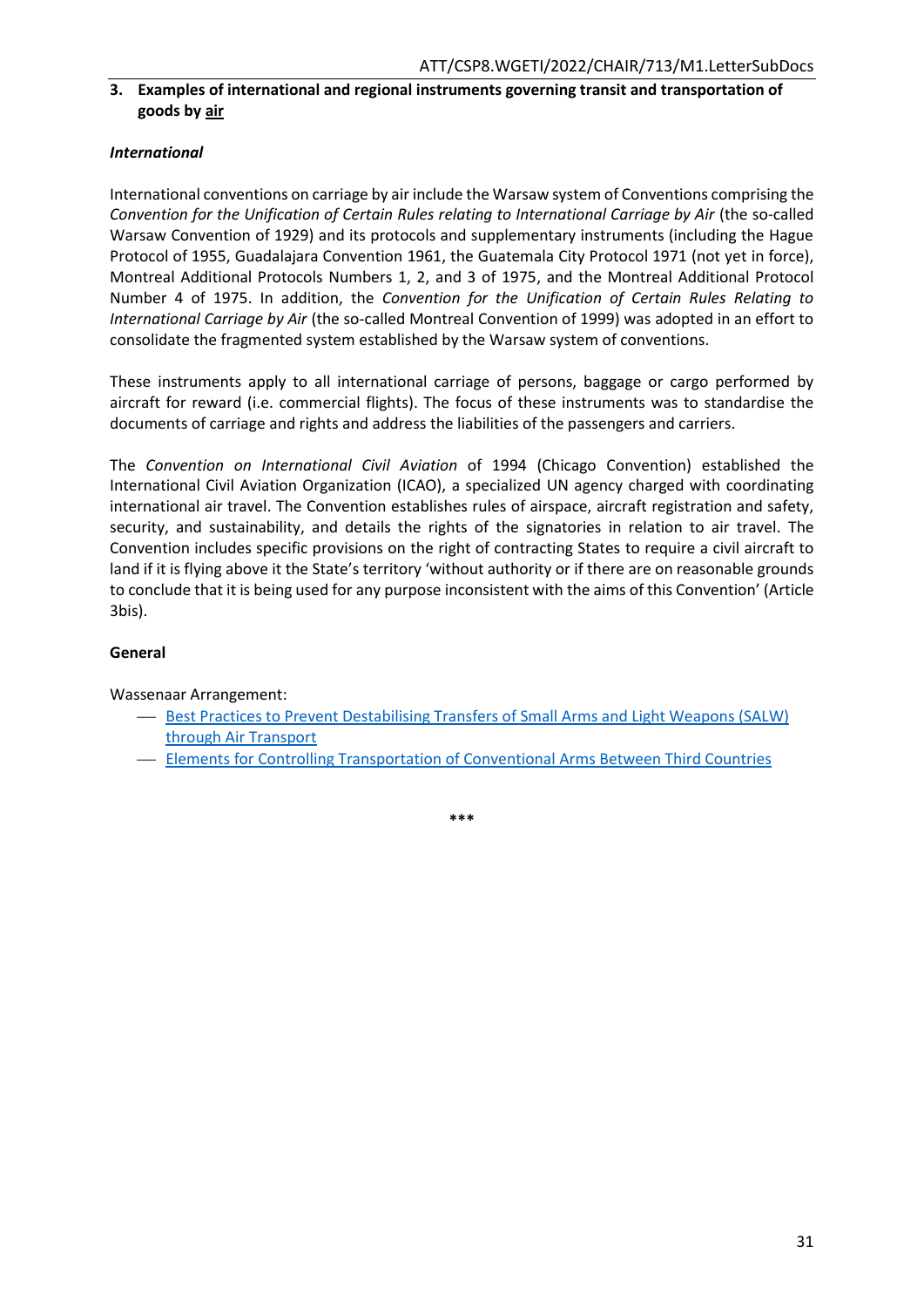## **ANNEX C**

## **WORK PLAN SUB-WORKING GROUP ON ARTICLE 11 (DIVERSION) WEDNESDAY, 16 FEBRUARY 2022, 13:00-14:30**

#### **Introduction**

1. The WGETI Sub-working group on Article 11 (Diversion) was established by the WGETI Chair after consideration of recommendations and decisions of the Fourth Conference of States Parties (CSP4). Article 11 (Diversion) is recognized as one of the key objectives of the Arms Trade Treaty (ATT).

#### **Summary of progress so far**

2. During its previous meetings, the WGETI sub-working group on Article 11 developed a multi-year workplan as a living document to guide continued work in this area, which was welcomed by CSP5 (this formed Annex C to the WGETI Chair's Draft Report to CSP5, contained in document ATT/CSP5.WGETI/2019/CHAIR/529/Conf.Rep). The multi-year plan was further refined and a revised version was agreed by States Parties via silence procedure on 01 March 2021 (an extract pertaining to the agenda for the meeting of the sub-working group on 16 February 2022 is included as Attachment 1 to this Annex).

- 3. The multi-year work plan is focused on three parts:
	- 1. Before the transfer
	- 2. During the transfer
	- 3. At or after importation/ Post delivery

4. All stages of the transfer chain are divided into smaller areas, each with their own questions and discussion guidance. The first two meetings during the CSP5 cycle considered the first item on the multiyear work plan on the issue of import documentation. Challenges were detected in the lack of shared understanding on terminology for end use and end user documentation. It was indicated that much remains to be done to address challenges posed by implementation of the Article 11. CSP5 further validated the elaboration of a voluntary guide on end use/r documentation that serves as a repository of State Practice in this area on the basis of *Elements of a guide to end use and end user documentation*. States Parties are encouraged to share information on end use/r documentation, through the ATT Secretariat, to inform this guide.

5. The meeting of WGETI Sub-working group on Article 11 held during the CSP6 cycle on 05 February 2020, focused on chain stage 1 – Before the transfer, namely: Assessing the risk of diversion, and the role of private sector in mitigating diversion risk.

6. During the meeting of the WGETI Sub-working group on Article 11 held during the CSP7 cycle on 28 April 2021, the facilitator presented a draft paper outlining the elements of a process for assessing the risk of diversion, based on the discussion that took place during the meeting on 05 February 2020. CSP7 endorsed a revised version of the draft paper, that incorporated comments received from ATT stakeholders, as a living document of a voluntary nature to be reviewed and updated regularly by the Working Group, as appropriate, and welcomed the publication of the document on the ATT website.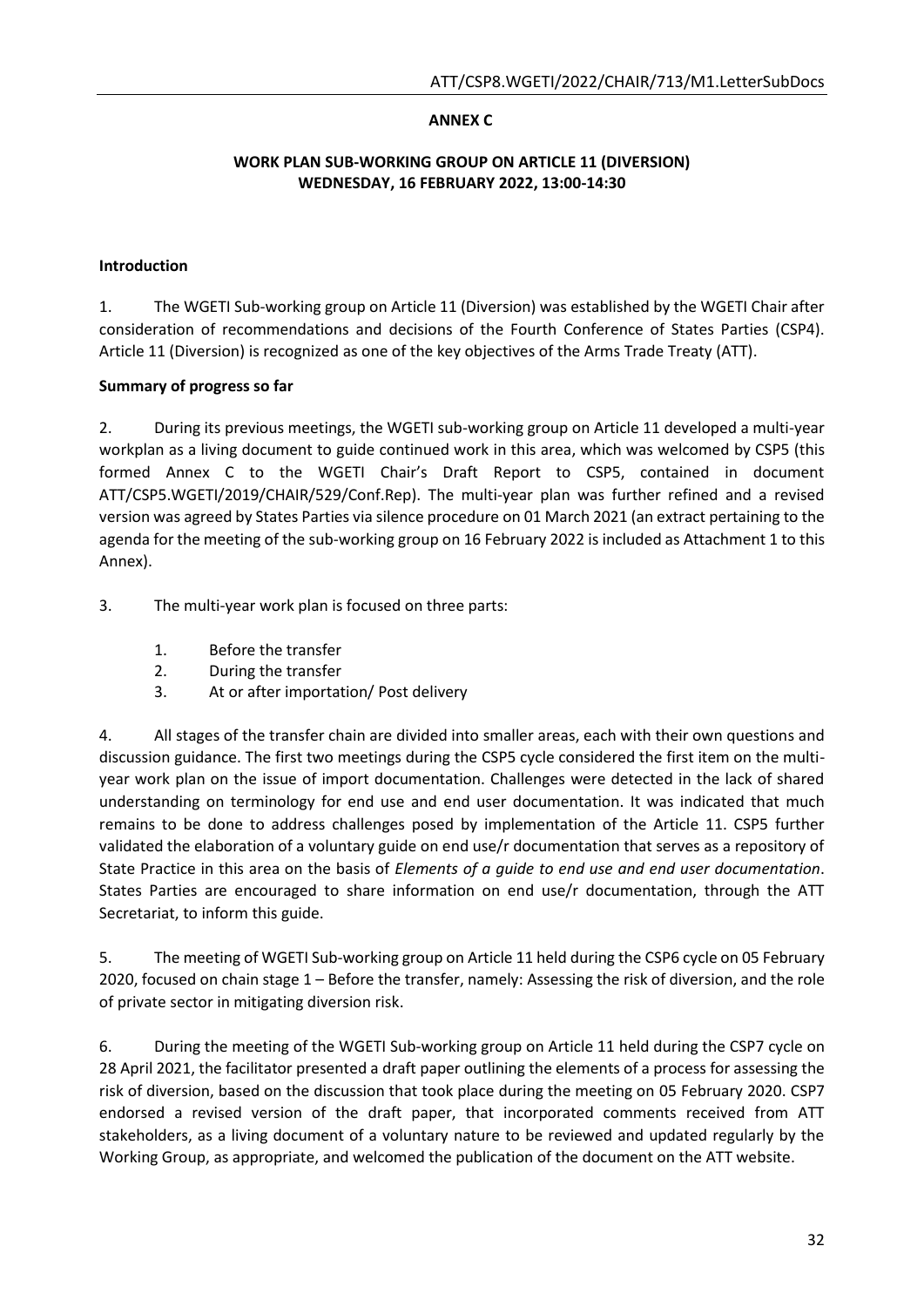#### **The work ahead**

7. In accordance with the multi-year work plan, the facilitator has prepared a background paper on the role of transit and transhipment states in preventing diversion to facilitate the discussion that will take place during the meeting of the Sub-working Group on Article 11 on 16 February 2022 (Attachment 2). Following the presentation of the paper, participants will be invited to continue the discussion on the topic: the role of transit and transhipment states in preventing diversion. Thereafter, the Sub-working Group will explore the role of the private sector and civil society in mitigating diversion risk.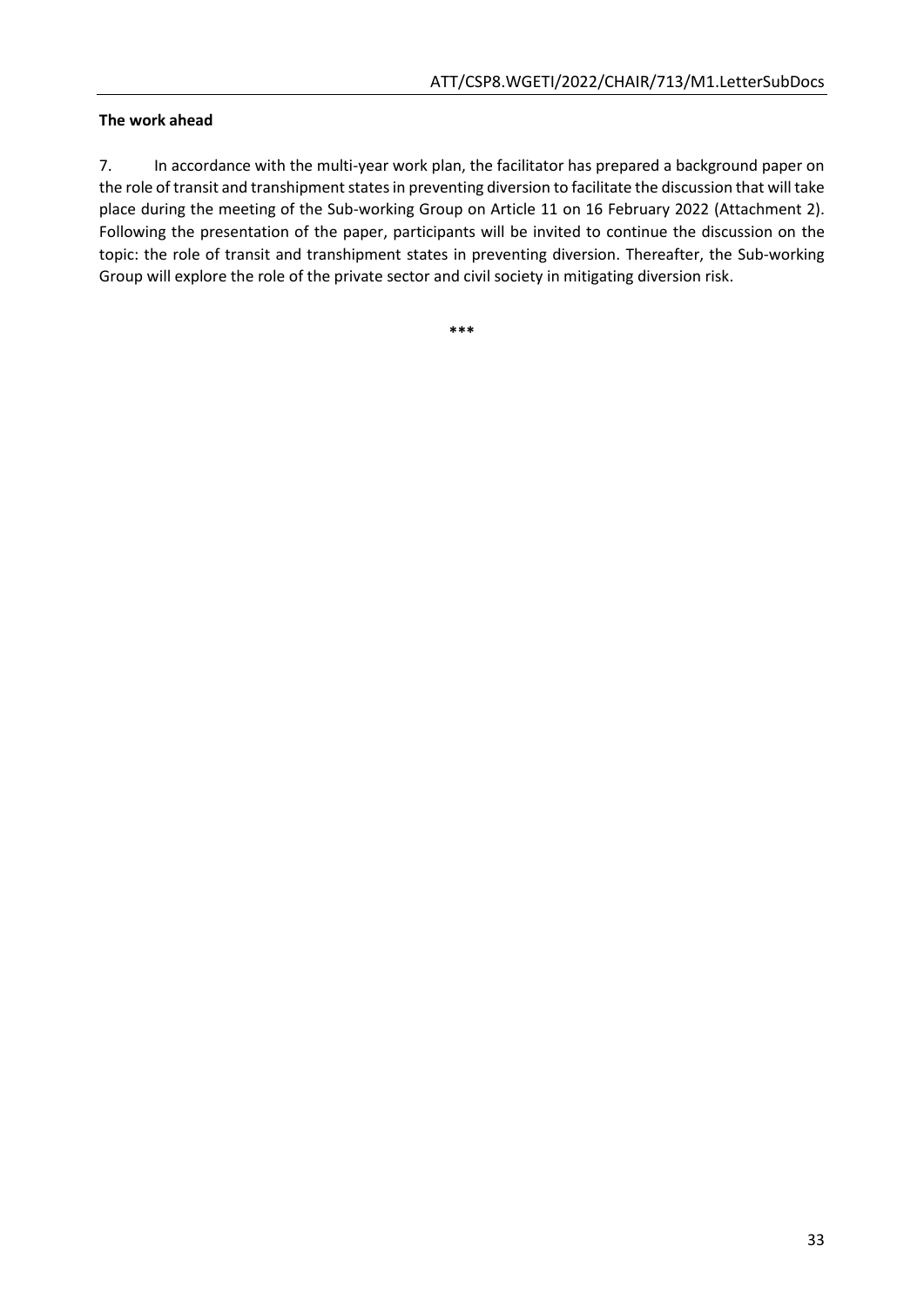## **ATTACHMENT 1**

## **DRAFT AGENDA FOR THE MEETING OF THE SUB-WORKING GROUP ON ARTICLE 11 (DIVERSION) (EXTRACT OF MULTI-YEAR WORKPLAN) 16 FEBRUARY 2022**

#### **Session 1: The role of transit and transhipment States in preventing diversion**

*This discussion will explore the measures that can and are being taken by transit and transhipment States to mitigate the risk of diversion during a transfer. The Facilitator will circulate a background paper in advance of the 1st series of CSP7 meetings to facilitate discussion, including the following elements:*

- *Issuing delivery notification (through delivery receipts signed by the importations customs service, delivery verification certificate, etc.) (Article 11(3));*
- *Conducting routine risk assessment or due diligence checks on conventional arms shipments, in cooperation with local, regional or international law enforcement organizations and other regulatory agencies, prior to approval of transfers; and*
- *Monitoring and protecting conventional arms shipments, in cooperation with customs service, law enforcement and other industry parties involved (e.g. freight forwarders/intermediate consignees, transporters etc).*

*It will also examine the practical and legal challenges faced by transit and transhipment States in preventing diversion during transit (by sea, air or land – road and rail), as well as the role of cooperation and information exchange among States involved in a transfer during the transfer phase and identify the types of information exchange that are relevant and necessary.*

- *What mechanisms are used in ensuring cooperation and information exchange to mitigate diversion?*
- *Which ministries or agencies are involved in the information exchange process?*
- *Are there national legal restrictions that can impact the information exchange process?*

## **Session 2: The role of the private sector and civil society in mitigating diversion risk**

*This discussion will explore the role of the private sector and civil society, in particular transporters (road, rail, air and sea), freight forwarders/intermediate consignees, etc mitigating diversion risk during transfer.*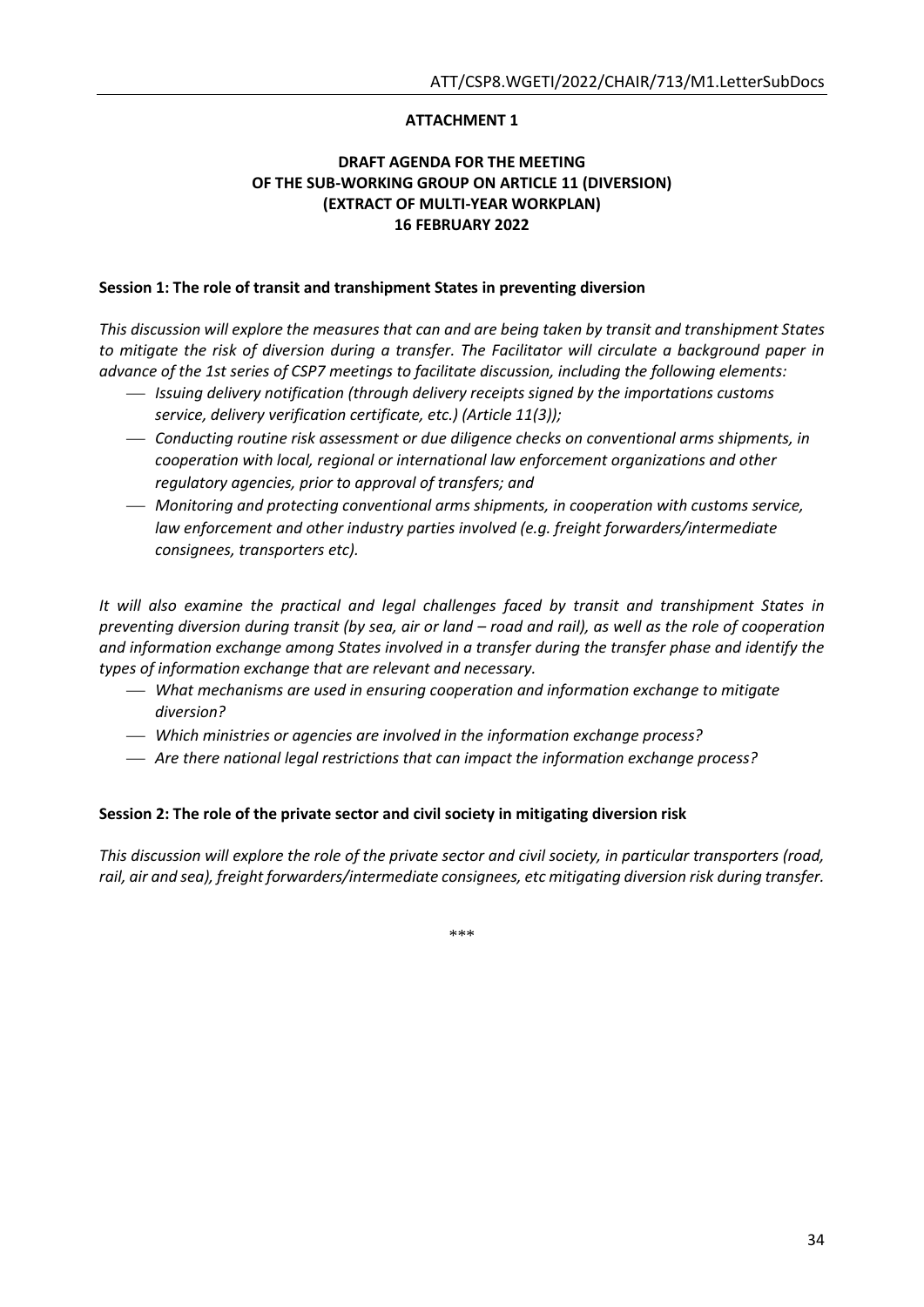# **ATTACHMENT 2**

## **BACKGROUND PAPER: THE ROLE OF TRANSIT AND TRANSHIPMENT STATES IN PREVENTING DIVERSION**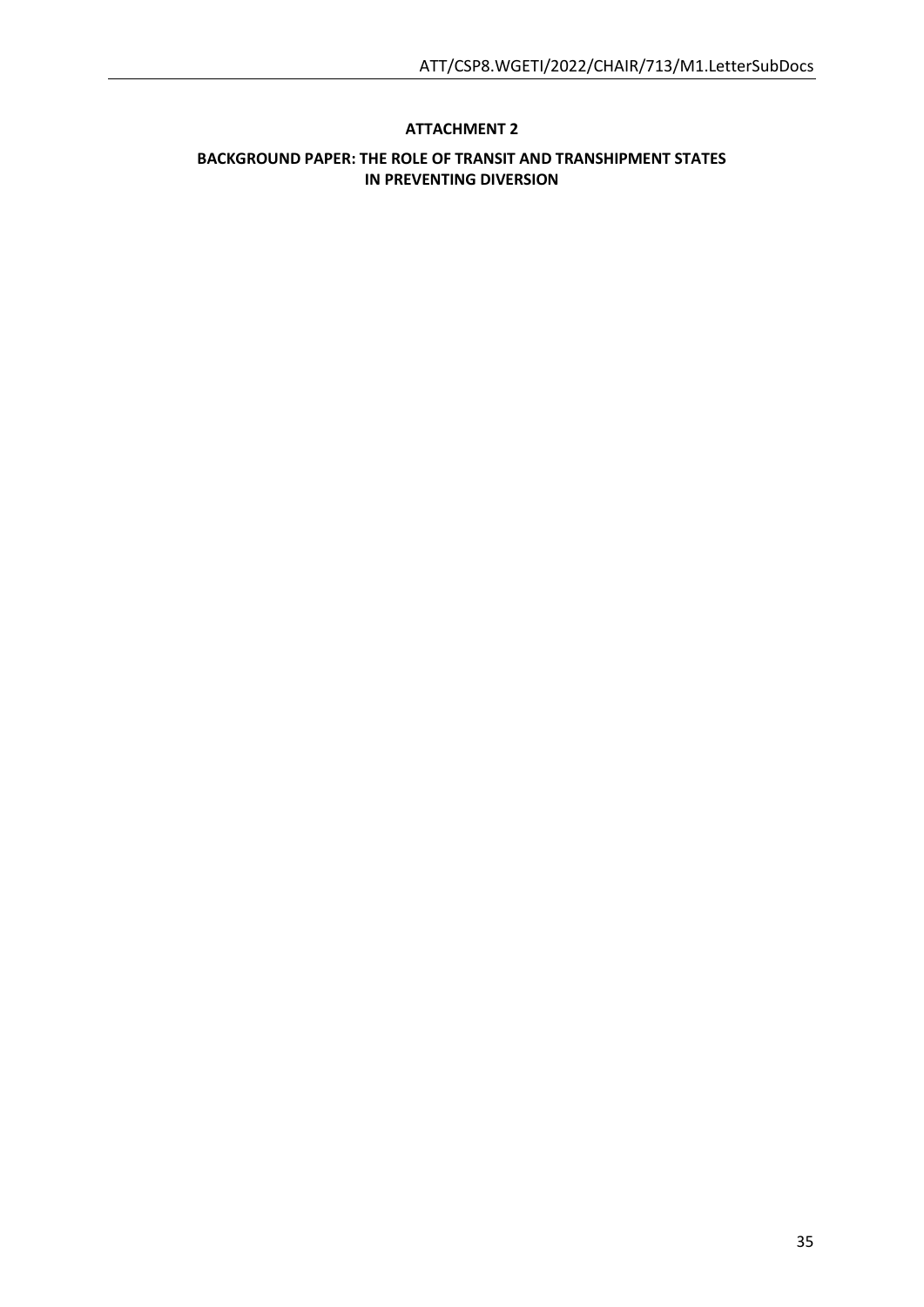

31 January 2022 **Issued by the Working Group on Effective Treaty Implementation**

Original: English

## **BACKGROUND PAPER: THE ROLE OF TRANSIT AND TRANSHIPMENT STATES IN PREVENTING DIVERSION**

## **Background**

The Working Group on Effective Treaty Implementation's (WGETI) Sub-working Group on Article 11 completed its discussion on '*Transfer chain stage 1: Before the transfer*' during the cycle of the Seventh Conference of States Parties (CSP7), and is now due to commence work on '*Transfer chain stage 2: During the transfer*', in accordance with the agreed [multi-year workplan for the WGETI Sub-working](https://www.thearmstradetreaty.org/hyper-images/file/Annex%20C%20-%20Draft%20WGETI%20Multi-year%20Workplan%20for%20Article%2011%20(19%20Feb%202021_cl)/Annex%20C%20-%20Draft%20WGETI%20Multi-year%20Workplan%20for%20Article%2011%20(19%20Feb%202021_cl).pdf)  [Group on Article 11.](https://www.thearmstradetreaty.org/hyper-images/file/Annex%20C%20-%20Draft%20WGETI%20Multi-year%20Workplan%20for%20Article%2011%20(19%20Feb%202021_cl)/Annex%20C%20-%20Draft%20WGETI%20Multi-year%20Workplan%20for%20Article%2011%20(19%20Feb%202021_cl).pdf)

The multi-year workplan contemplates that the next meeting of the WGETI Sub-working Group on Article 11 will discuss the following topic: *the role of transit and transhipment States in preventing diversion*. The aim of the discussion is threefold:

- 3. Explore the **measures**that can and are being taken by transit and transhipment Statesto mitigate the risk of diversion during a transfer;
- 4. Examine the practical and legal **challenges** faced by transit and transhipment States in preventing diversion during transit (by sea, air or land – road and rail); and
- 5. Examine the role of **cooperation and information exchange** among States involved in a transfer during the transfer phase and identify the types of information exchange that are relevant and necessary.

This background paper has been prepared by the Facilitator of the WGETI Sub-working Group on Article 11 to facilitate the discussion on this topic that will take place during the meeting on 16 February 2022.

The paper focuses on diversion in the strict sense, where the exporting State has authorized the shipment and the diversion happens en route in the territory of States where the goods are transiting or trans-shipped. Once legally exported arms are en route to their authorized end-user in the country of import, they may be diverted as a consequence of 'partial or complete loss, leakage, theft and/or unauthorized rerouting during transport, transit, transloading or trans-shipment' ([GGE](https://undocs.org/GGE/PACAS/2020/3) para. 9(c)), thus never reaching their final (intended) destination.

The paper draws upon the *[Possible measures to prevent and address diversion](https://www.thearmstradetreaty.org/hyper-images/file/Article%2011%20-%20Possible%20measures%20to%20prevent%20and%20address%20diversion/Article%2011%20-%20Possible%20measures%20to%20prevent%20and%20address%20diversion.pdf)* welcomed by the Fourth Conference of States Parties as a starting point for considering measures that can be taken by governments of transit States to prevent and address diversion, as well as options for enhanced information exchange and international cooperation provided for by the ATT.

*1. What are the practical and legal challenges faced by transit and transhipment States in preventing diversion during transit (by sea, air or land – road and rail)?*

Practical challenges: Some of the factors that contribute to the risk of diversion during transit include:

 It can be difficult for transit States to rely on exporting States to systematically provide data about the shipment to the transit State. For example, information on the means and route of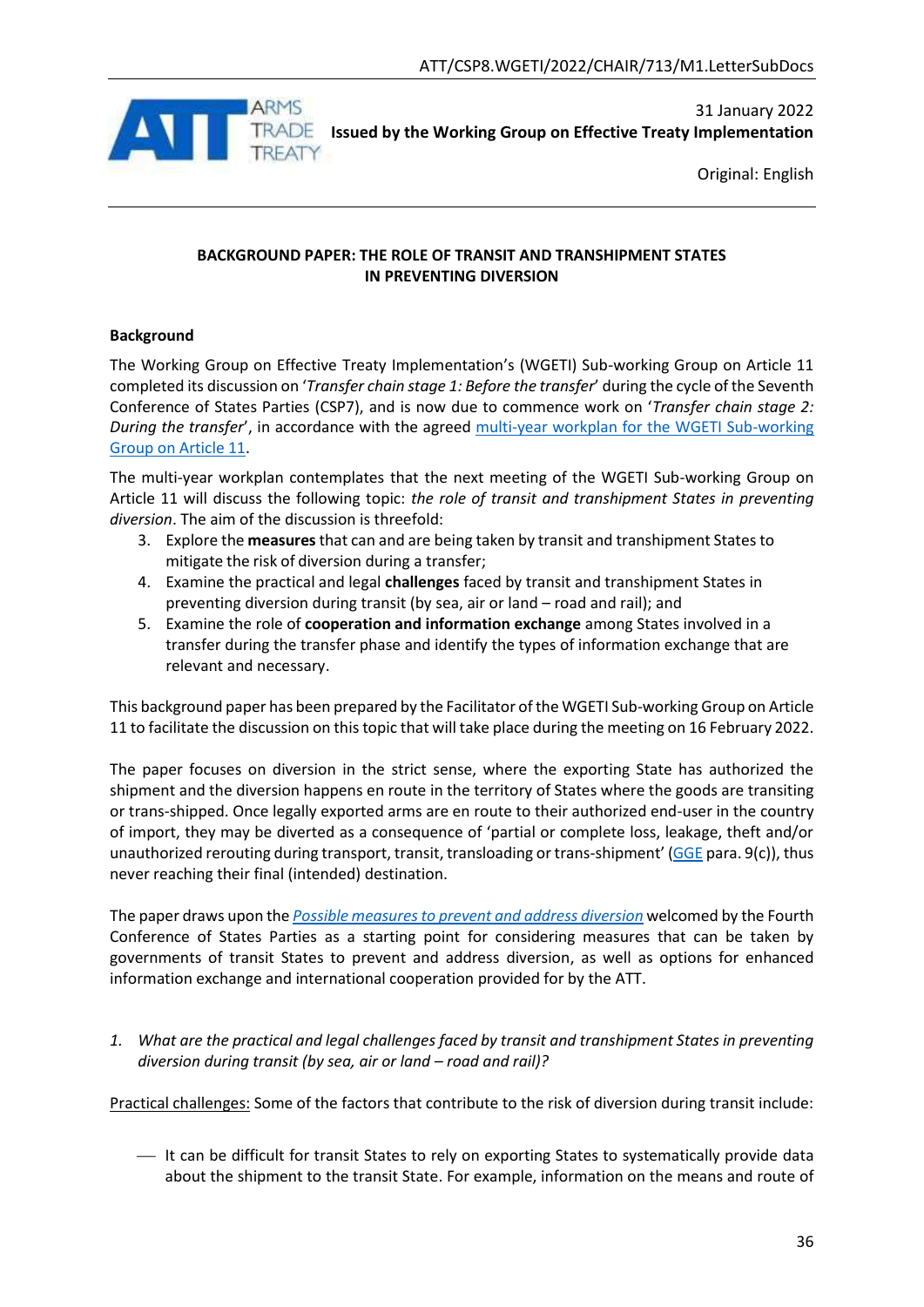transport is not always known at the licensing stage (as transportation is often only secured *after* obtaining the export licence) and may be subject to change;

- Difficulties involved and resources required in investigating, searching or seizing suspect cargo among a high (and growing) volume of legitimate trade (without causing unnecessary delays and impacting movement of goods); and
- A negative view of enforcement of controls among businesses.

Legal challenges: Some of the legal challenges facing transit States in preventing diversion include:

- National agencies need the statutory authority and legal basis to intervene and interdict consignments where there are grounds for believing that they will be diverted from their intended recipient and would pose a threat to national security, or where a shipment is adjudged to be destined for proscribed or illicit end-users (including those subject to a UN or other arms embargo);
- Multiple jurisdiction issues for inspection and seizure of vessels and aircraft (i.e. flag state involvement); and
- Impact of increased complexity of global supply chains (including the ownership and operation of vessels in the maritime industry in particular), as well as international supply routes.

*Questions for discussion:*

- The list provided above is indicative rather than comprehensive/exhaustive. What other practical and legal challenges are faced to prevent diversion during transit?
- What types of international assistance and cooperation can help to overcome these challenges?
- *2. What measures can and are being taken by transit and transhipment States to mitigate the risk of diversion during a transfer?*

Some of the transit and transhipment controls that allow a state to monitor, verify, permit, deny or seize shipments passing through their territory include:

- Establishing a transit licensing or authorization system (whereby a transit licence, permit or other authorization is required before arms can be transited or trans-shipped through a State's territory);
- Requesting/requiring exporters to identify the means and route of transport, including all transit States, in advance of the export;
- Verification of documentation that is presented when a shipment is declared, to detect forgeries and inconsistencies. Ideally the verification would be facilitated by the exporting State having already provided data about the shipment to the transit State – including the export licence and depending on the situation, a copy of the import licence/certificate or a copy of the end-user statement;
- Maintaining open communication and cooperation across licensing, customs, law enforcement, intelligence and other government agencies domestically and amongst States;
- Physical inspections of cargo to verify the correspondence between the actual shipment and the information that is provided in documentation;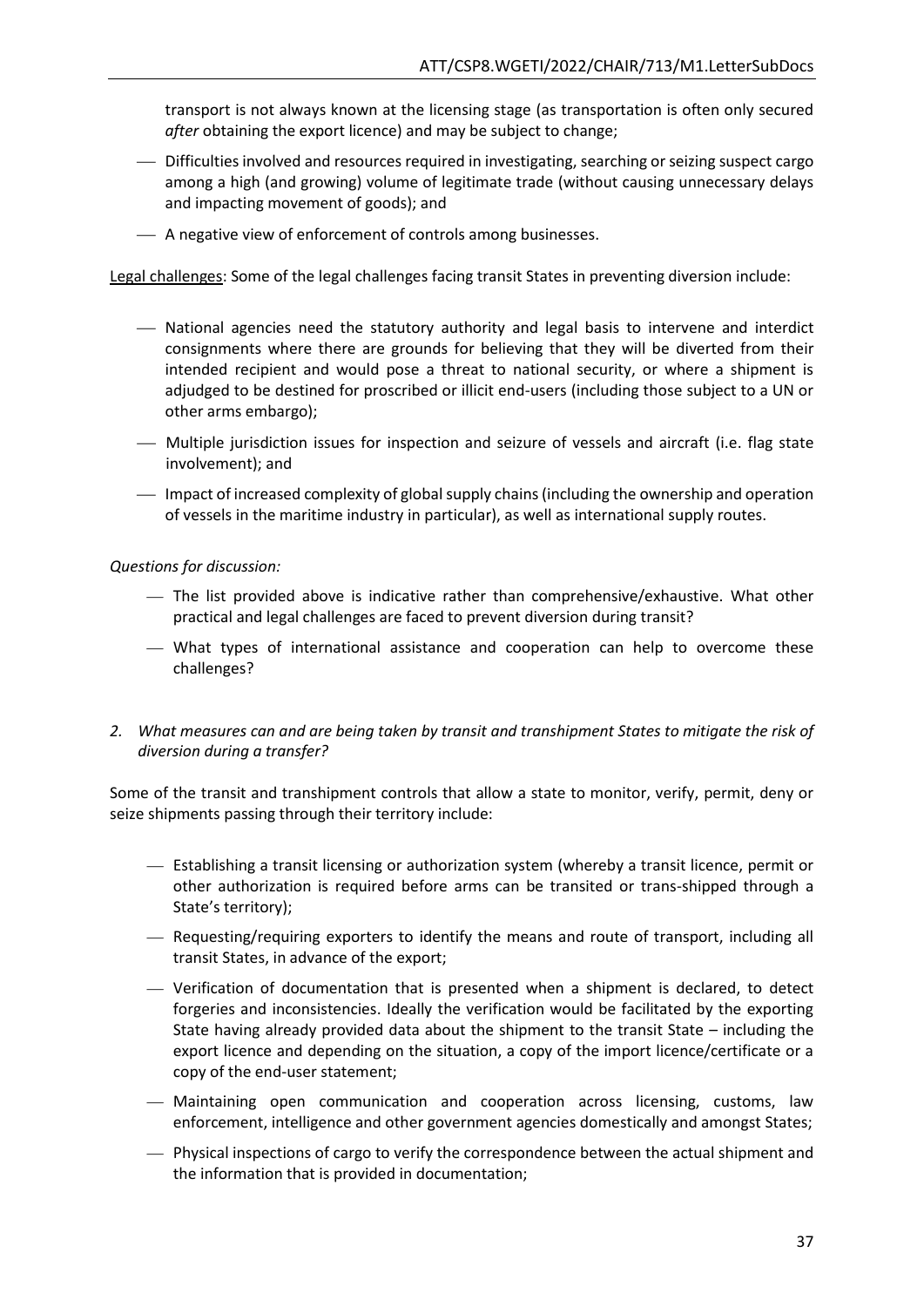- Conducting routine risk assessment or due diligence checks on conventional arms shipments, in cooperation with local, regional or international law enforcement organizations and other regulatory agencies, prior to approval of transfers; and
- Monitoring and protecting conventional arms shipments, in cooperation with customs services, law enforcement and other industry parties involved (e.g. freight forwarders/intermediate consignees, transporters etc)<sup>19</sup>. This could include:
	- The use of real-time tracking devices to facilitate the detection of lengthy delays or changes in route;
	- Awareness-raising and due diligence requirements towards freight forwarders, shipping agents, customs agents and carriers etc., to help them become partners in preventing or detecting diversion. E.g., a prior authorization requirement for service providers that want to handle transit operations involving the transport of arms.

## *Questions for discussion:*

 $\overline{\phantom{a}}$ 

- The list provided above is indicative rather than comprehensive/exhaustive. What other measures are taken or have proven effective to mitigate the risk of diversion during a transfer/transit?
- What other measures are taken or have proven effective for detecting and/or preventing diversion during a transfer/transit?
- Which legal and administrative measures are taken/most effective to enable competent national authorities to seize shipments of conventional arms that are suspected of being diverted during a transfer/transit?
- *3. What is the role of cooperation and information exchange among States involved in a transfer during the transfer phase?*

Under Article 11(3), importing, transit, trans-shipment and exporting States Parties are obliged to cooperate and exchange information, pursuant to their national laws, where appropriate and feasible, in order to mitigate the risk of diversion of the transfer of conventional arms. In addition to the provision of documentation by the exporting State to the transit or trans-shipment State in advance of the export:

- Exporting States should alert transit and transhipment States in advance of shipments that are legal and properly authorised (advanced notification), so transit states are in a better position to focus their attention and resources on those shipments that have not been prenotified or which may raise suspicion;
- Exporting States should alert transit and transhipment States when they are aware of diversion risks associated with a particular shipment in transit;
- All States involved in a transfer should, in accordance with national laws, share intelligence information gathered through national and regional networks and operations; etc.

<sup>19</sup> *[Possible measures to prevent and address diversion](https://www.thearmstradetreaty.org/hyper-images/file/Article%2011%20-%20Possible%20measures%20to%20prevent%20and%20address%20diversion/Article%2011%20-%20Possible%20measures%20to%20prevent%20and%20address%20diversion.pdf)* welcomed by the Fourth Conference of States Parties.